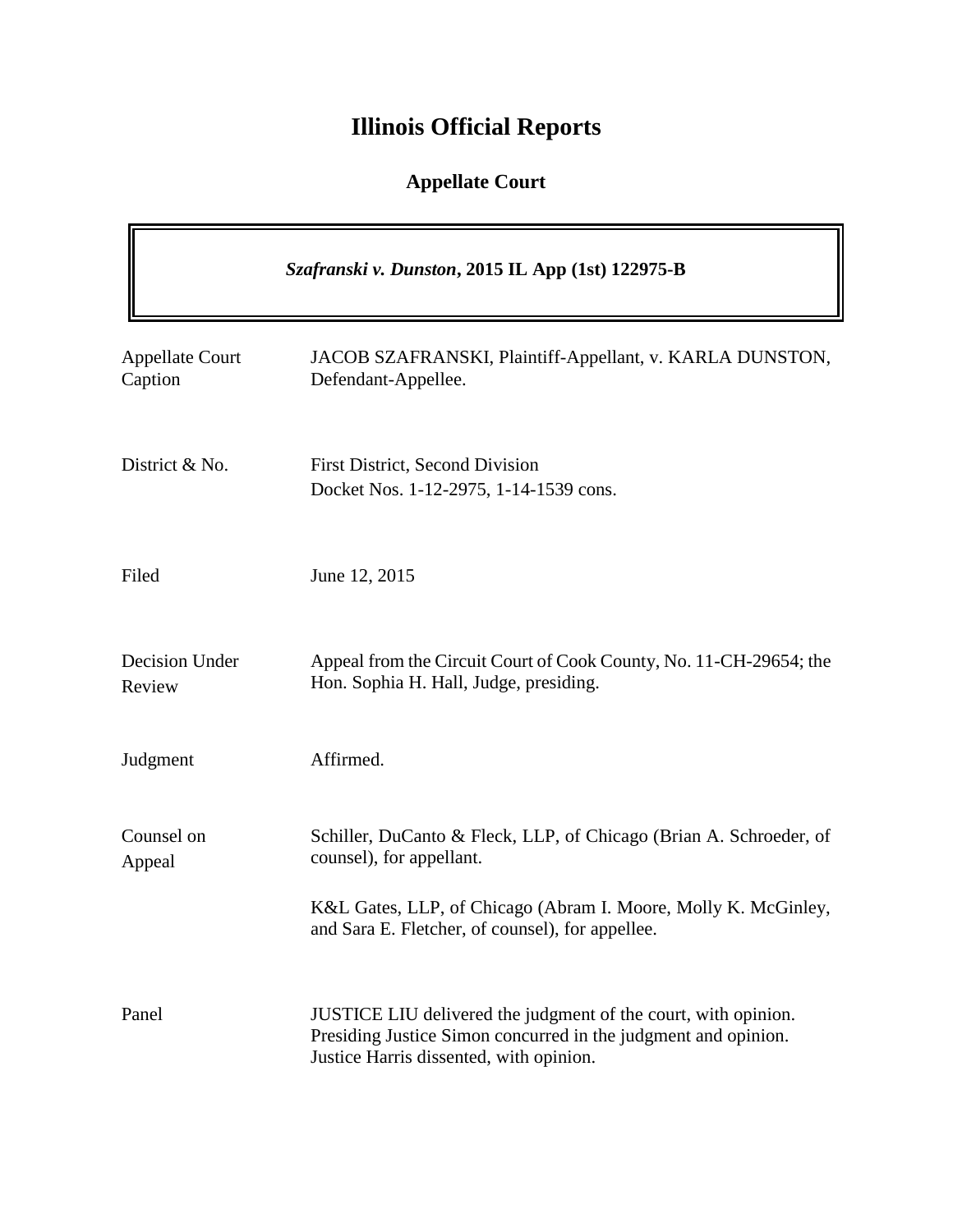#### **OPINION**

¶ 1 This is the second appeal in a case that requires us to settle the dispute over who is entitled to control the disposition of cryopreserved pre-embryos created jointly by the parties.

¶ 2 In 2010, plaintiff, Jacob Szafranski, and defendant, Karla Dunston, entered into an agreement to undergo *in vitro* fertilization (IVF) together for the purpose of creating pre-embryos. Karla had been diagnosed with lymphoma and was expected to suffer ovarian failure and infertility as a result of her chemotherapy treatment. During the IVF procedure, Jacob and Karla agreed to fertilize all of the eggs that were retrieved. Jacob deposited his sperm for the IVF and three viable pre-embryos were created and frozen. After their relationship ended, the parties disagreed over whether Karla could use the pre-embryos. Jacob sued to enjoin Karla from using them, and Karla filed a counterclaim seeking sole custody and control over the pre-embryos. Following a hearing on the parties' motions for summary judgment, the circuit court awarded Karla sole custody and control of the pre-embryos and the right to use them to have children.

¶ 3 In its ruling, the circuit court explained that Karla was entitled to use the pre-embryos because her interests prevailed over Jacob's competing interests. Jacob appealed the ruling and this court issued an opinion in *Szafranski v. Dunston*, 2013 IL App (1st) 122975 (*Szafranski I*). Following an extensive survey of Illinois law and that of other jurisdictions involving similar disputes, we held that disputes over the disposition of pre-embryos created with one party's sperm and the other party's ova should be settled by: (1) honoring any advance agreement entered into by the parties, and (2) weighing the parties' relative interests in using or not using the pre-embryos in the event there is no such agreement. *Id.* ¶¶ 40, 42. We reversed, and remanded the cause with directions to apply this hybrid approach to resolve the dispute and to allow the parties to conduct additional discovery under this approach.

¶ 4 On remand, the circuit court held a two-day trial, after which it entered judgment in favor of Karla. The court found that Jacob and Karla had an oral contract allowing Karla to use the pre-embryos without Jacob's consent, and rejected Jacob's assertion that the medical informed consent document signed by the parties modified or contradicted their oral contract. Alternatively, the court ruled in favor of Karla under the balancing-of-interests test. Karla was awarded sole custody and control of the pre-embryos. Jacob now appeals from that judgment.

¶ 5 We affirm the circuit court's judgment. The evidence at trial supported the circuit court's finding that the parties formed an oral contract on March 24, wherein they agreed to create pre-embryos that Karla could use to have a biological child. We also agree that the parties did not modify this contract when they signed the medical informed consent document on March 25. Finally, we cannot say that the court erred in finding that Karla's interests prevail over Jacob's interests in this dispute, based on evidence in the record that the pre-embryos represent Karla's last and only opportunity to have a biological child with her own eggs.

#### ¶ 6 BACKGROUND

¶ 7 Jacob and Karla first met in 2001. Jacob is a firefighter, paramedic, and registered nurse. Karla is a physician who practices emergency medicine. The two began dating in November 2009, around the time that Jacob and his prior girlfriend, Ashley, ended their two-year relationship. Neither Jacob nor Karla expected their relationship to result in marriage. Karla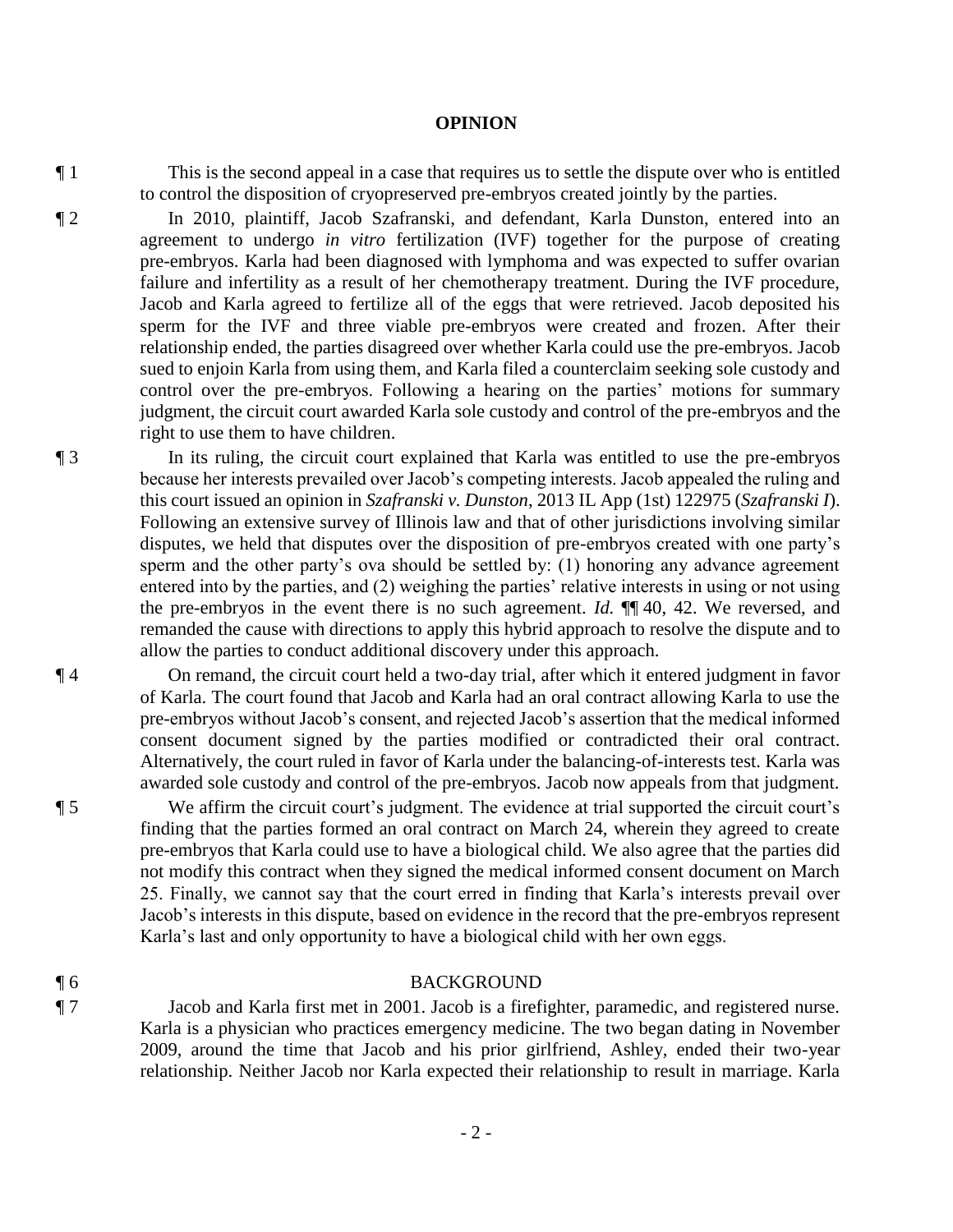testified that their relationship had no long-term prospects; Jacob agreed that he doubted their relationship when they were together, noting that they had problems and would fight.

¶ 8 In mid-March of 2010, Karla was diagnosed with non-Hodgkin's lymphoma. Her oncologist recommended that she undergo chemotherapy, but told Karla that she would "most likely" lose her fertility as a result of the treatment. Karla was "devastated" and considered this news to be "just as bad as learning that [she] had cancer." She "thought about how much [she] wanted to be a mother" and "immediately thought about [her] father," who died when she was five years old, and "about how [she] wanted to have a grandchild \*\*\* with part of him." When Karla told Jacob how important it was for her to have children, Jacob "was very supportive."

¶ 9 Karla subsequently met with a fertility specialist "at [her] hospital," who confirmed the oncologist's belief that she would likely lose her fertility. The specialist recommended that Karla consult with Dr. Ralph Kazer, a fertility specialist with the Northwestern Medical Faculty Foundation (Northwestern). Karla testified that, by this time, her tumor was causing her "a lot of pain." Her oncologist insisted that she start chemotherapy immediately. However, Karla postponed her chemotherapy treatment to explore IVF because of "how much [she] wanted to be a mother and have a biological child."

- ¶ 10 Karla met with Dr. Kazer on March 24, 2010. During this meeting, Dr. Kazer told Karla that she would likely lose her fertility during chemotherapy. Dr. Kazer then discussed options for having a biological child in the future, including freezing her eggs or creating embryos to be frozen. He also informed Karla about the option of using an anonymous sperm donor and even provided her with a list of sperm banks. Karla testified that she was "nervous" about using an anonymous sperm donor.
- ¶ 11 After their meeting, Karla called Jacob and told him about her options. Jacob was at work and took his cell phone into the bathroom to talk. Karla told Jacob that the plan was to retrieve a large number of eggs, fertilize a portion, and then freeze the resulting pre-embryos while she underwent her chemotherapy treatment. Karla asked if he would "be willing to provide sperm to make pre-embryos with her." He responded "yes," telling Karla that he wanted to help her have a child.
- ¶ 12 The next day, on March 25, 2010, Jacob and Karla met with the staff at Northwestern, including Dr. Kazer, nurses, a financial counselor, and a psychologist, Dr. Susan Klock. During this appointment, Jacob deposited sperm to be frozen and used for the IVF procedure.
- ¶ 13 At their March 25 meeting with Dr. Kazer, Jacob and Karla signed the Northwestern "Informed Consent for Assisted Reproduction" (the Informed Consent). The 21-page Informed Consent contains seven sections, the majority of which explain the procedures and risks for IVF treatments to the mother and to the potential offspring. A section on page seven requires the parties to designate the number of eggs they wanted fertilized; in this section is a handwritten reference indicating the parties' initial plan to "split" the retrieved eggs so that half would be fertilized and the other half would be frozen. This directive, however, was not initialed by the parties.
- ¶ 14 The Informed Consent provides that "[p]atients/couples who have frozen embryos must remain in contact with NMFF on at least an annual basis in order to inform NMFF of their wishes as well as to pay fees associated with the storage of their embryos."
- ¶ 15 Pages 11 and 12 of the Informed Consent then explain Northwestern's legal rights and obligations as follows:

- 3 -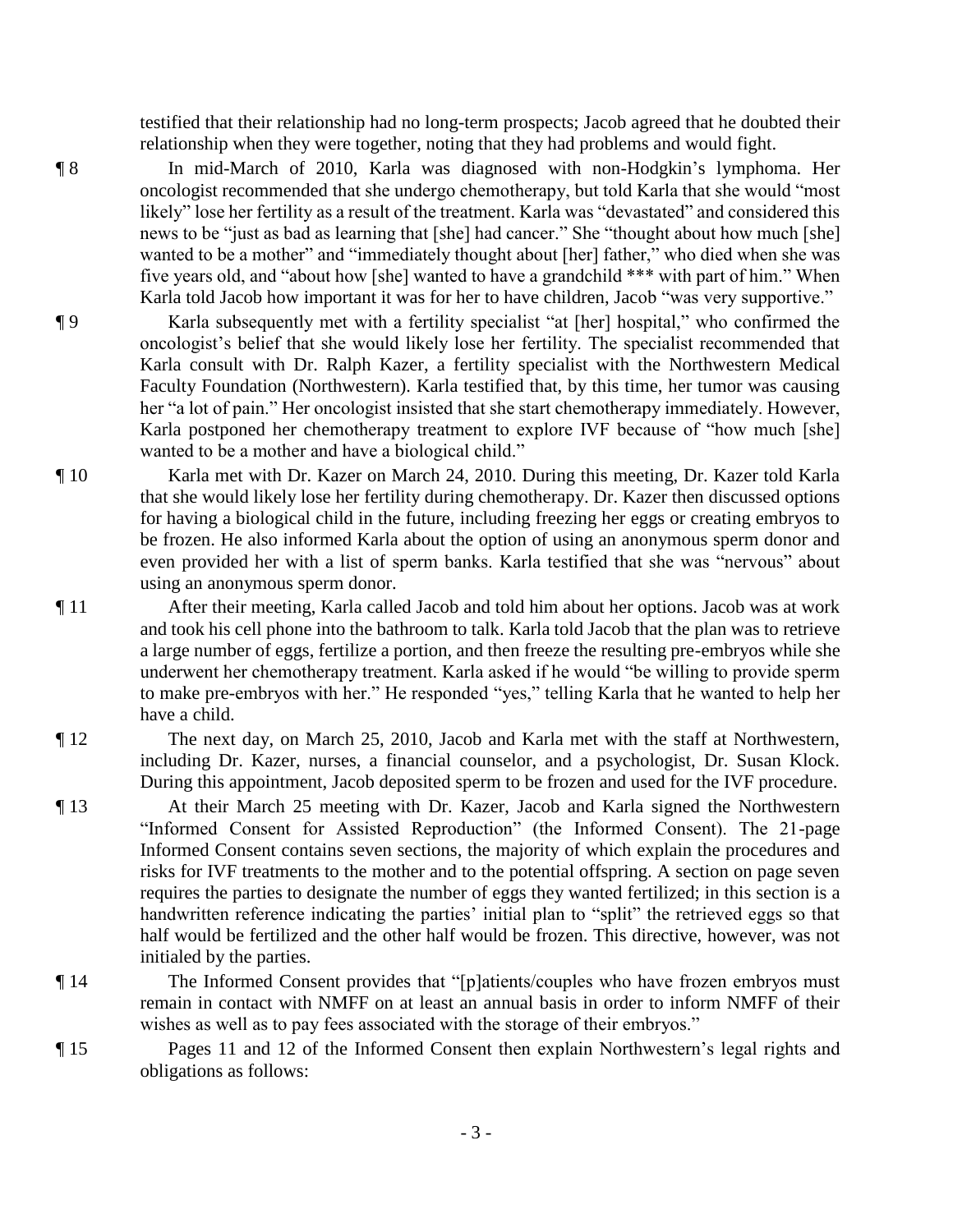"Because of the possibility of you and/or your partner's separation, divorce, death or mental incapacitation, it is important, if you choose to cryopreserve your embryos, for you to decide what should be done with any of your cryopreserved embryos that remain in the laboratory in such an eventuality. Since this is a rapidly evolving field, both medically and legally, the clinic cannot guarantee what the available or acceptable avenues for disposition will be at any future date. At the present time, the options are:

1) discarding the cryopreserved embryos

2) donating the cryopreserved embryos for approved research studies.

 3) donating the cryopreserved embryos to another couple in order to attempt pregnancy.

Embryos are understood to be your property, with rights of survivorship. No use can be made of these embryos without the consent of both partners (if applicable).

 a) In the event of divorce or dissolution of the marriage or partnership, NMFF will abide by the terms of the court decree or settlement agreement regarding the ownership and/or other rights to the embryos.

 b) In the event of the death or legal incapacitation of one partner, the other partner will retain decision-making authority regarding the embryos.

 c) In the event both partners die or are legally incapacitated, or if a surviving partner dies or is legally incapacitated while the embryos are still stored at NMFF, the embryos shall become the sole and exclusive property of NMFF. In this event, I/we elect to: (please select and initial your choice). Note: both the patient and the partner must agree on disposition; as with other decisions relating to IVF, you are encouraged to discuss this issue."

Below this paragraph, Karla and Jacob initialed the space next to the option to "[d]onate the embryos to another couple."

¶ 16 Included on page 17 of the Informed Consent is an additional legal disclaimer:

"The law regarding IVF, embryo cryopreservation, subsequent embryo thaw and use, and parent-child status of any resulting child(ren) is, or may be, unsettled in the state in which either the patient, spouse, partner, or any current or future donor lives, or in Illinois, the state in which the NMFF Program is located. NMFF does not provide legal advice, and you should not rely on NMFF to give you any legal advice. You should consider consulting with a lawyer who is experienced in the areas of reproductive law and embryo cryopreservation as well as the disposition of embryos, including any questions or concerns about the present or future status of your embryos, your individual or joint access to them, your individual or joint parental status as to any resulting child, or about any other aspect of this consent and agreement."

¶ 17 The last page of the Informed Consent contains the signatures of Jacob, Karla, and Dr. Kazer and the date of March 25, 2010. Above their signatures is the following provision:

> "After your questions have been answered to your satisfaction, please sign your names below to indicate that you have had adequate time to review the information contained in this consent form and that you are ready to begin your upcoming IVF treatment cycle."

¶ 18 Later that day, following their appointment at Northwestern, Jacob and Karla met with Nidhi Desai, an attorney, to discuss the IVF procedure and their options for the pre-embryos.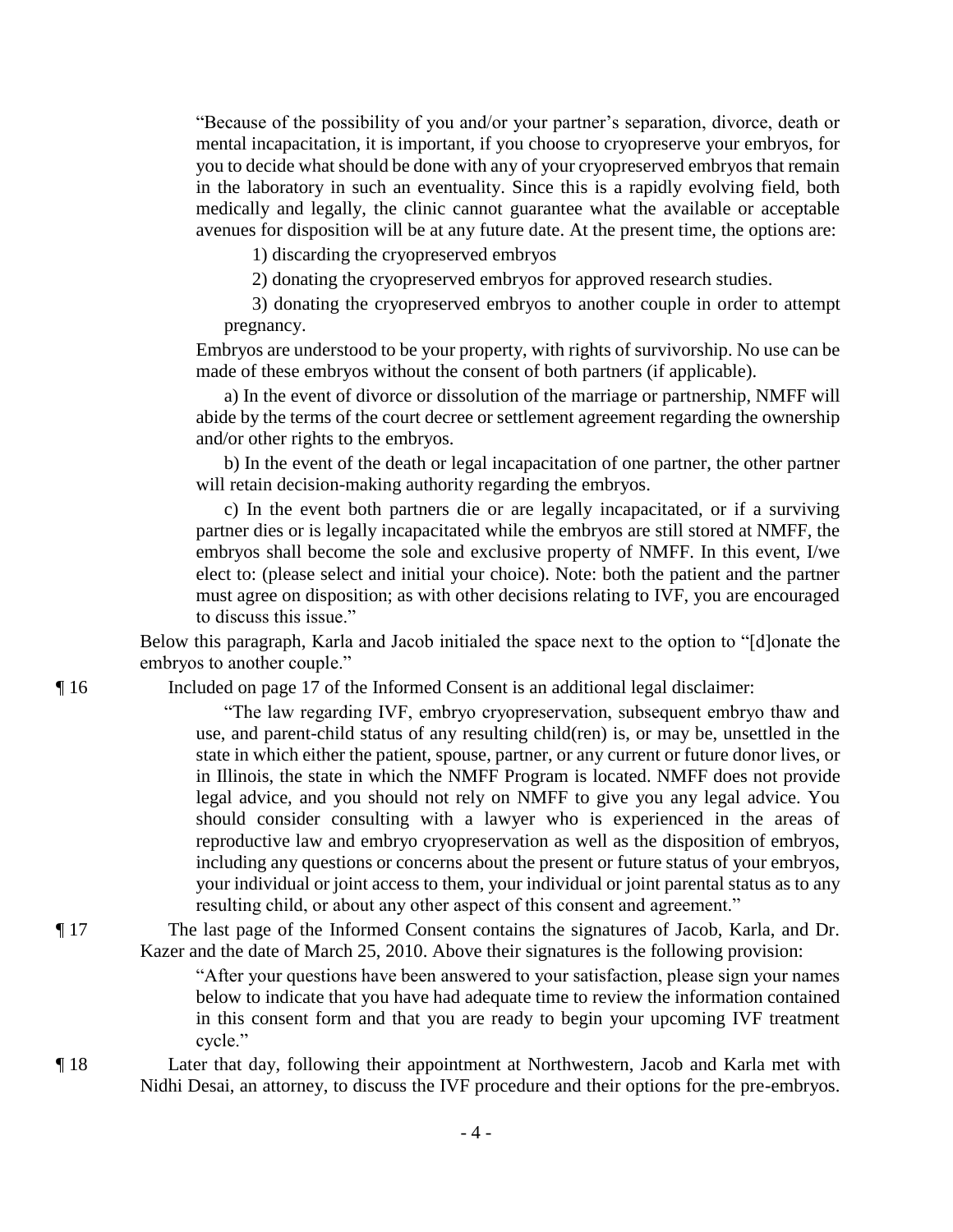Desai presented the couple with two possible arrangements: a co-parenting agreement or a sperm donor agreement. Desai explained that, under a co-parenting agreement, Jacob would be involved in any resulting child's life as a co-parent, including sharing financial responsibility. She also explained that, under a sperm donor agreement, Jacob would have no obligations and would be waiving his parental rights. Desai informed the parties that if they wanted to use a sperm donor agreement, each party would require independent legal representation and they would have to hire an additional attorney for this purpose. Desai did not present Jacob and Karla with any draft agreements during their initial consult; rather, they were supposed to call her afterwards to tell her which arrangement they had chosen.

¶ 19 On March 29, 2010, Desai received an e-mail from Karla stating that the couple had opted to proceed under a co-parenting agreement. Desai prepared and e-mailed Karla a document entitled "Co-Parent Agreement" later the same day. This proposed agreement was never signed.

¶ 20 On April 6, 2010, the parties went together to Northwestern, where Karla underwent the egg retrieval procedure and Jacob made his second deposit of sperm. Following the procedure, Dr. Kazer informed them that he had retrieved fewer eggs than originally anticipated and advised them that they would have a better chance of having a biological child if they fertilized all eight. Karla asked Jacob, "[W]hat should we do?" Jacob indicated to her that they should fertilize all of the eggs with his sperm. Ultimately, only three eggs were successfully fertilized.

¶ 21 The next day, Karla began her chemotherapy treatment. Jacob attended her first appointment and, initially, was "a hundred percent supportive." Subsequently, however, he stopped returning her phone calls and text messages. In May, after Karla's second chemotherapy cycle, Jacob ended their relationship in a text message. Karla responded with an inquiry about the pre-embryos, but received no response.

¶ 22 On June 14, 2010, Jacob sent Karla an e-mail for the first time after ending their relationship. In his e-mail, he stated: "I still have many questions to ask myself along with all the things I'd like to ask you. So with that being said I feel I should tell you what has been going on in my mind and life over these past few months in attempt to bring closure to what has happened between us so far." He acknowledged that there were differences that he could not reconcile and even though Karla was unaware of these issues, he knew they ultimately "could not be together." He also admitted in the e-mail that he had concealed from her his true feelings and reservations about their relationship while simultaneously seeking a way to end it that would leave her "in a position to move on intact despite the loss of [their] relationship." In a paragraph describing his concerns about their separation and their pre-embryos, he wrote:

> "When you asked me if I would be the donor for your emergent egg harvesting I still have no reservations in my answer. If you desired to have the possibility of having 'a' child in the future and I could be of help to you, I'd do it all over again. But now that we've already gone through with everything I wonder if you in asking me were doing so out of a longing to have 'my' child instead. The two are very different things, things neither you nor I were clear upon, because we never discussed our thoughts and feelings when given such choices. Karla I rather desired you to have a child of your own in the future with the return of your health, not for us to have a child when that time comes. I know now that there isn't a possibility of a future for us together and that our relationship has faltered. I wonder if you would've rather gone with a random donor in knowing this, a question that my indecision has robbed you of, even in spite of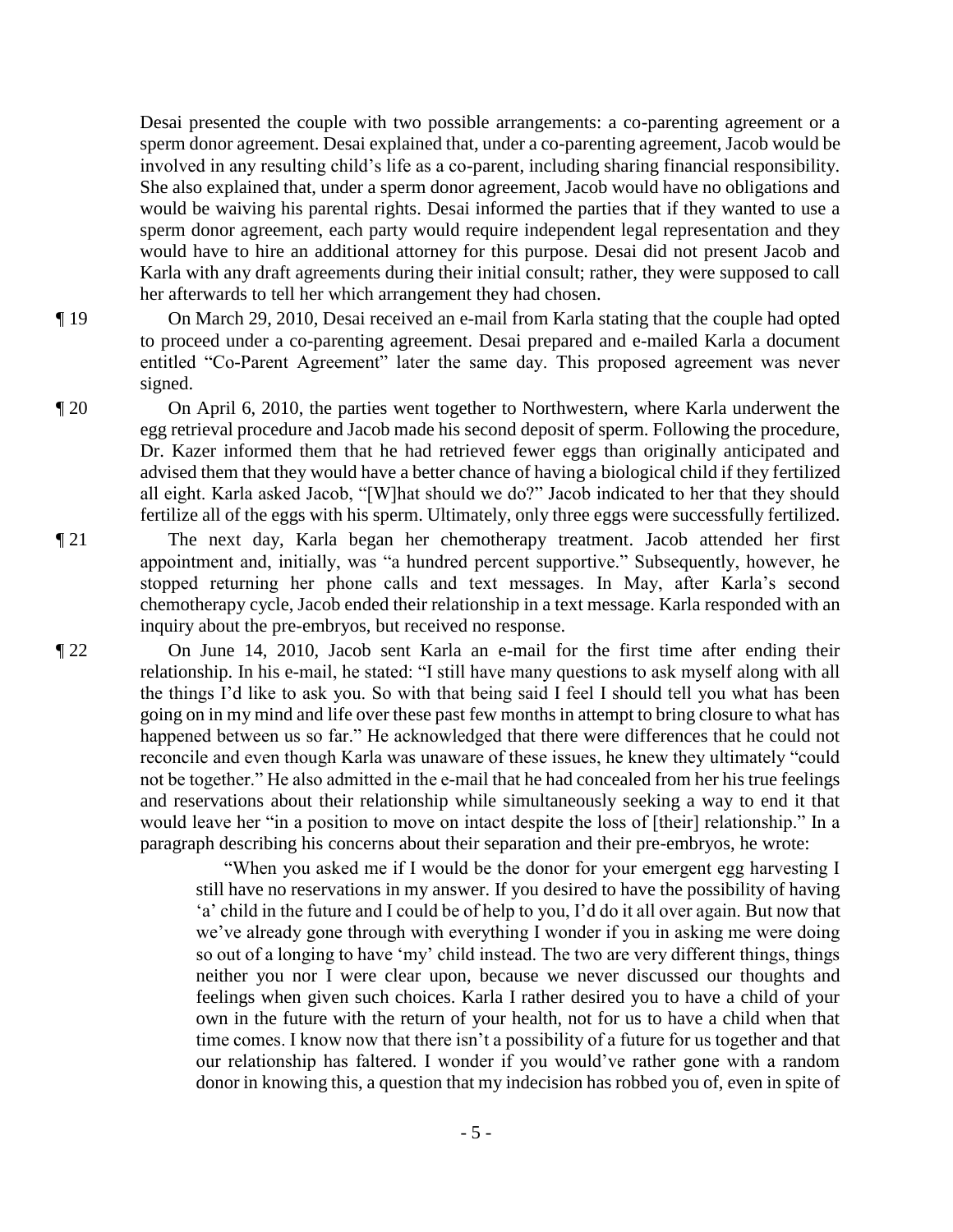my assumed generosity and caring actions. I'm sorry for this and I hope you can forgive me even after everything I've put you through. Now in the after math [*sic*] of that decision I'm faced with even more compounding issues all stemming from my fear of the truth. Karla do you still wish to keep the embryo's [*sic*] after all of this? Do you desire the potential to have 'a' child in the future or 'my' child, because if your choice is the ladder [*sic*] I won't be there? I had no intention of being there. I ask myself, would you have asked someone instead of me if I had said no, or would you have even gone through with it at all? It's far too late to be saying this, but you and I both know we never had the needed time to make such a decision and rather hastily went about things due to your health."

¶ 23 Jacob also expressed concern about the reaction he had received from his friends and family when discussing the fact that he had participated in the IVF process with Karla:

> "I never imagined that what I'm saying to you right now would be so expansive and reaching in my life Karla. My time with you has worked its way into every part of my being with everything and everyone I know. Since I stopped returning your text's [*sic*] and calls I looked for council [*sic*] from just about everyone I could, and have been met with mixed feelings to say the least. Some of my friends and family feel I've made a grave mistake and did something that is unnatural and that I should not go through with. Others feel the same as I do and believe I did what was best given the circumstances and acted with the utmost of intentions. However, I never imaged [*sic*] that my choice would be one that would forever push me away from those people I've been so close to in my life. \*\*\* I know that I must make a choice in this and choose to leave it up to you ultimately to decide Karla."

¶ 24 Finally, he acknowledged a fear of being rebuked or rejected for having helped Karla:

"I just am afraid that this will be something that haunts me for the rest of my life and that once I do find someone who I'm ready to love and have a family with they will reject me on the basis that I could potentially have a child of my own in the world with another women [*sic*], that I know nothing about and neither of which have I ever loved. The thought of a child being a mutually desired choice in the shared life and relationship of two loving adults is something very fundamental and non-negotiable to some people. I just wonder if my future happiness in life will be tethered to the women [sic] I cared for years ago and the child I never knew."

¶ 25 On September 6, 2010, Jacob sent Karla another e-mail, announcing that he could not let her use the pre-embryos and that he wanted them to be donated to science or research. In her e-mail back to Jacob that same day, Karla responded: "Those embryos mean everything to me and I will fight this to the bitter end." On September 10, 2010, Jacob sent Karla an e-mail, telling her that "if [she] could put together all the documents that [he] would need to sign over the embryos [he'll] do it." He also asked her to "mail all correspondence" to a different address and to refrain from replying to his e-mail message because "other people routinely access [his] email and will ultimately make this a harder decision for [him] to make."

¶ 26 Karla contacted Desai about drafting a sperm donor agreement, and Desai told her that Jacob would need to sign a waiver and obtain separate legal representation. Desai recommended an attorney for Jacob. The attorney later informed Desai that she and Jacob did not connect for a time, but when they did, Jacob said he "did not want to move forward with the arrangement."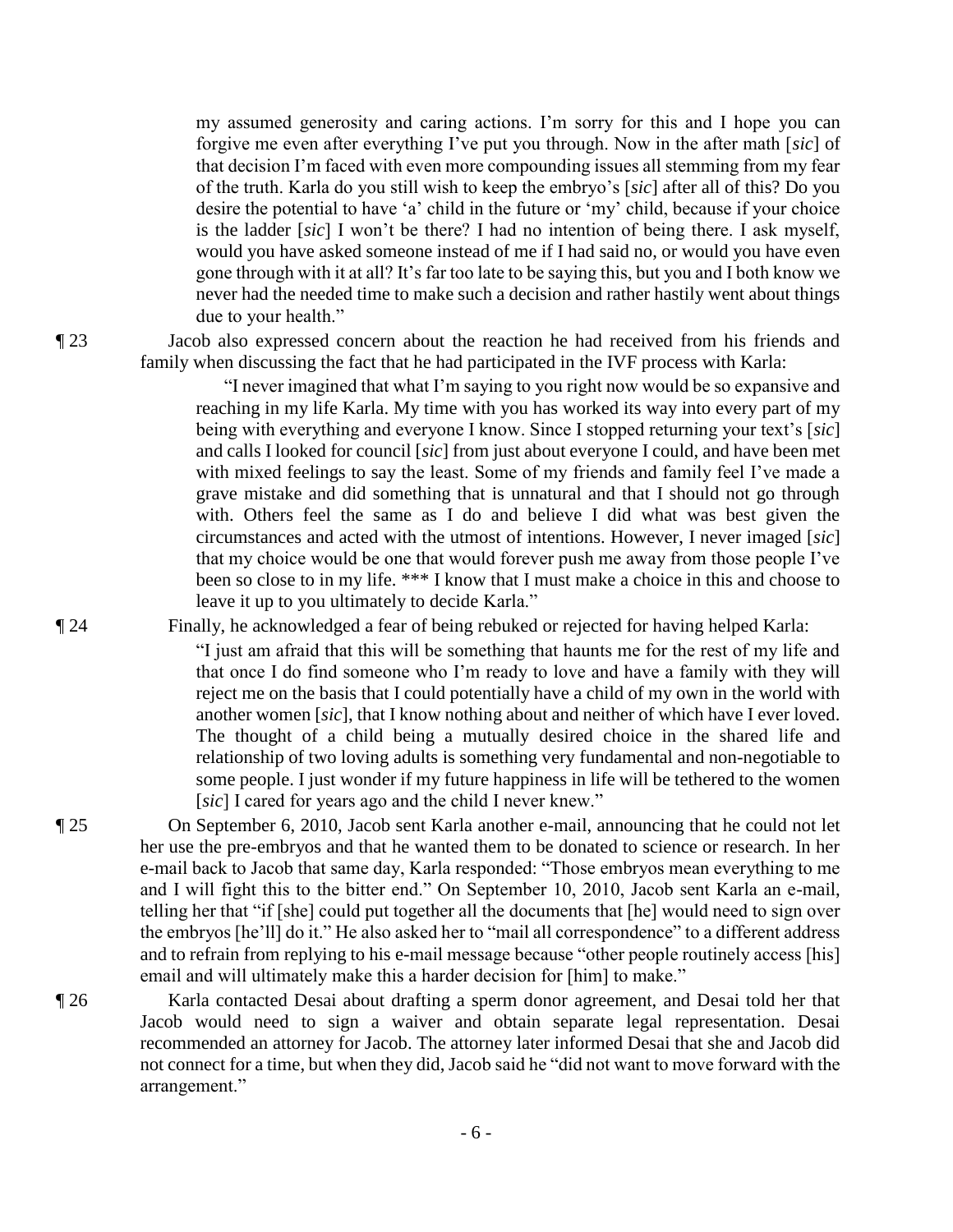- ¶ 27 Jacob subsequently hired an attorney, Kurt Mueller, who sent a document entitled "Sperm Donation and Confidentiality Agreement" to Karla's attorney on April 29, 2011. The proposed agreement granted Karla full custody of the pre-embryos and required, among other things, that Jacob's identity as the sperm donor remain confidential. Jacob, however, later discharged Mueller and sent his own "proposed anonymous embryo donation and confidentiality agreement" which also included a provision granting Karla full custody of the pre-embryos. Karla testified that she would have signed Jacob's proposed agreement, but Northwestern indicated that it would not abide by its terms.
- **Texas 22, 2011, Jacob filed the underlying lawsuit against Karla.**<sup>1</sup>

# ¶ 29 The Trial

 $\overline{a}$ 

- ¶ 30 The trial evidence included the in-court testimony of Jacob and Karla and the deposition testimony of Dr. Kazer, Nidhi Desai, and Ashley Harris, Jacob's former girlfriend. Among the documents admitted into evidence were the following: the Informed Consent dated March 25, 2010; the draft Co-Parent Agreement prepared by Desai on March 29, 2010; and the e-mails between Jacob and Karla, along with the attachments to the e-mails.
- ¶ 31 Jacob's Testimony
- ¶ 32 Jacob testified that he responded "yes" when Karla asked him on March 24 if he would "would be willing to provide sperm to make pre[-embryos] with her." He admitted telling Karla that he wanted to help her have a child, and acknowledged that the purpose of providing his sperm was to help her have a biological child. He agreed that they never discussed any limitations on her future use of the pre-embryos. In fact, the thought of placing limitations on Karla's use of the pre-embryos "never crossed [his] mind."
- ¶ 33 As for the Informed Consent, Jacob acknowledged that the purpose of the document was "[p]artly" to protect Northwestern from committing a crime in the event it touched him, conducted tests on him, or disclosed his medical information. He nonetheless understood the Informed Consent as requiring both his and Karla's approval prior to any use of the pre-embryos. He admitted that he never communicated this understanding to Karla.
- ¶ 34 Jacob testified that, during their March 25 meeting, Dr. Kazer told the couple that any use of the pre-embryos would require the consent of both individuals because they were not married; however, he acknowledged that Dr. Kazer never asked the parties to agree what should happen to the pre-embryos in the event of their separation. Instead, Dr. Kazer encouraged them to go see an attorney to resolve that issue and indicated that Northwestern would abide by an agreement, prepared by an attorney, regarding custody of the pre-embryos.
- ¶ 35 Jacob acknowledged that despite the couple's initial plan to fertilize some of Karla's eggs and to cryopreserve the rest of them, he agreed that Karla should fertilize all eight eggs after Dr. Kazer indicated that there would be a better chance of creating viable pre-embryos if all the eggs were fertilized. Jacob knew that these were likely the last viable eggs Karla would ever have because of the anticipated effects of her chemotherapy treatment.

<sup>1</sup>Northwestern Medical Faculty Foundation, the medical practice that issued the Informed Consent and had initial responsibility for the clinical storage of the cryopreserved embryos, is not a party in this lawsuit.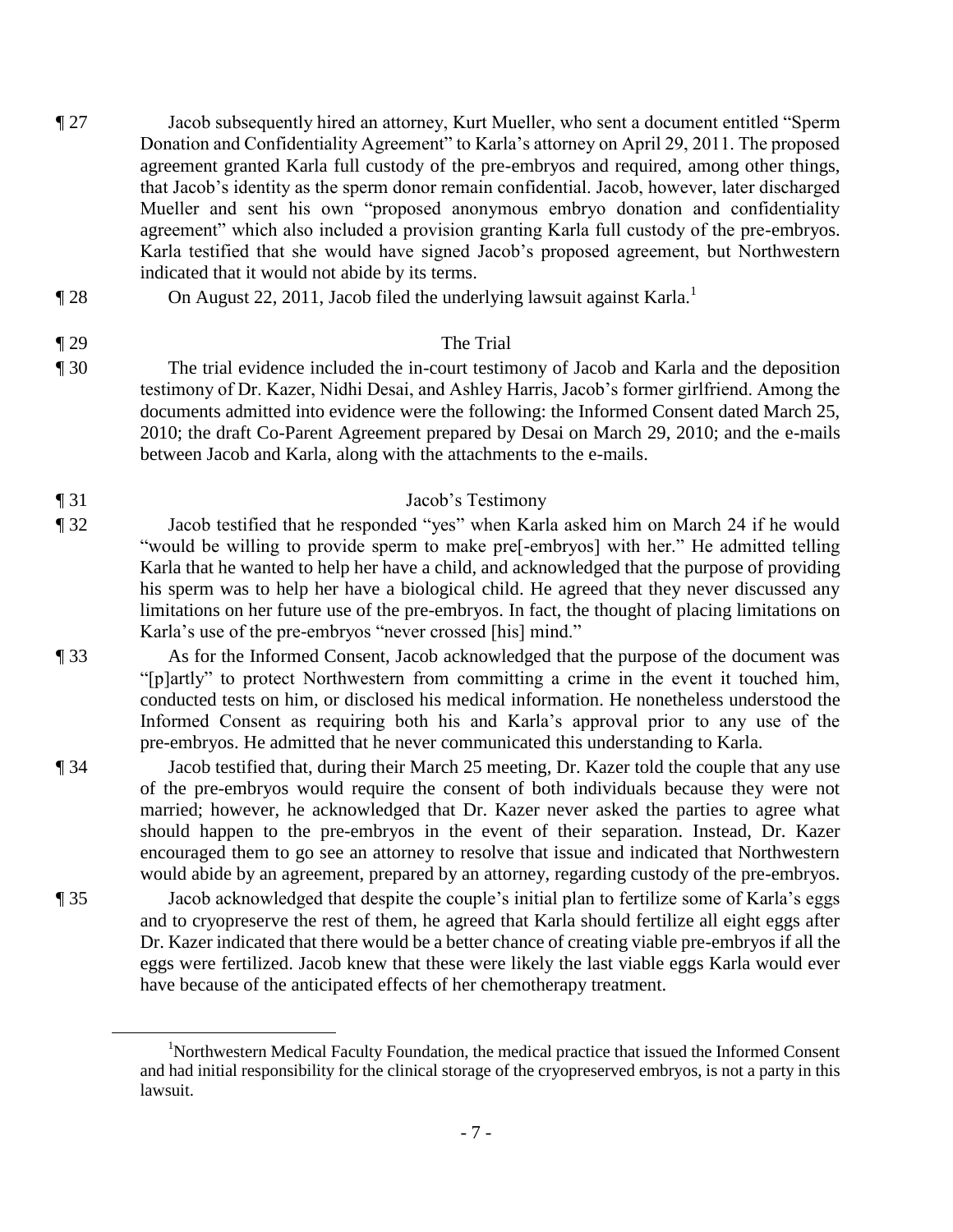¶ 36 Jacob agreed that, during the meeting with Desai, no one ever identified any circumstances under which Karla would not be able to use the pre-embryos. However, he explained that he did not voice any such limitations because he "wasn't asked" and assumed that his prior approval was required under the terms of the Informed Consent. Jacob denied ever agreeing to sign the draft Co-Parent Agreement that Karla emailed to him. He testified that at most, he merely told Karla that he had been "meaning to" sign it. He did not express any concerns or disagreements with the document's terms, but indicated only that the couple would need to go over the document and talk about it. He testified that he never agreed to any term in the draft agreement that would give Karla sole control over the disposition of the pre-embryos in the event of their separation; in fact, he believed that it contradicted what Desai told him his rights would be as a co-parent and also what he agreed to in the Informed Consent.

#### ¶ 37 Karla's Testimony

¶ 38 Karla testified that she believed, on March 24, that she and Jacob had reached an agreement that "Jacob was providing sperm to create embryos so [she could] have a biological child after [her] cancer treatment." She noted that Jacob agreed to donate his sperm "[w]ithout hesitation" and had expressed no doubt whatsoever about creating the pre-embryos. Karla testified that she was "relieved and so happy and so thankful" that Jacob had agreed to help her have biologically related children. Karla also testified that it was her understanding that she and Jacob "always agreed that he was doing this to help [her] create embryos to have a biological child with no other attachment." She believed that she had his consent to use the pre-embryos at a later date, noting, "that's why I fertilized all eight [eggs]." Had she known that Jacob harbored doubts or concerns, she "would have gone against Dr. Kazer's suggestion and \*\*\* frozen some eggs" in order "to make sure that there was no risk of [her] being able to have a biological child after [her] cancer treatment."

¶ 39 Karla does not remember discussing the disputed provision in the Informed Consent regarding the use of the pre-embryos when meeting with Dr. Kazer on March 25. Karla testified that she uses informed consent forms in her own medical practice and believes they are "given to a patient to describe a procedure, to discuss the risks and benefits of doing the procedure, and to get permission for a hospital and doctor to do a procedure." She also testified that the couple had "already agreed that [Jacob] was going to donate his sperm to create embryos"; no one asked them about this agreement; they were told "on several occasions" that day about the need to document their wishes with an attorney; and she had no opportunity to modify the provision.

¶ 40 Karla acknowledged that she never asked to modify the Informed Consent so as to indicate her specific understanding that she had sole authority over the pre-embryos, but explained why she did not do so. First, she was "very familiar with informed consents \*\*\* [and] knew that this wasn't something that you modify or write in what a patient wishes." Second, it was her understanding that she and Jacob would be documenting their wishes through an attorney as opposed to in the informed consent. And lastly, she and Jacob "agreed that he was donating the sperm for one reason and one reason only, for [her] to have biological children after [her] cancer treatment." She testified that "there was really no need to ask for that term to be put into a form" in light of their oral agreement and understanding of the purpose of the IVF.

¶ 41 With respect to the March 25 consultation with Desai, Karla testified that "every discussion that [the couple] had including the discussion with Nidhi Desai [was] that Jacob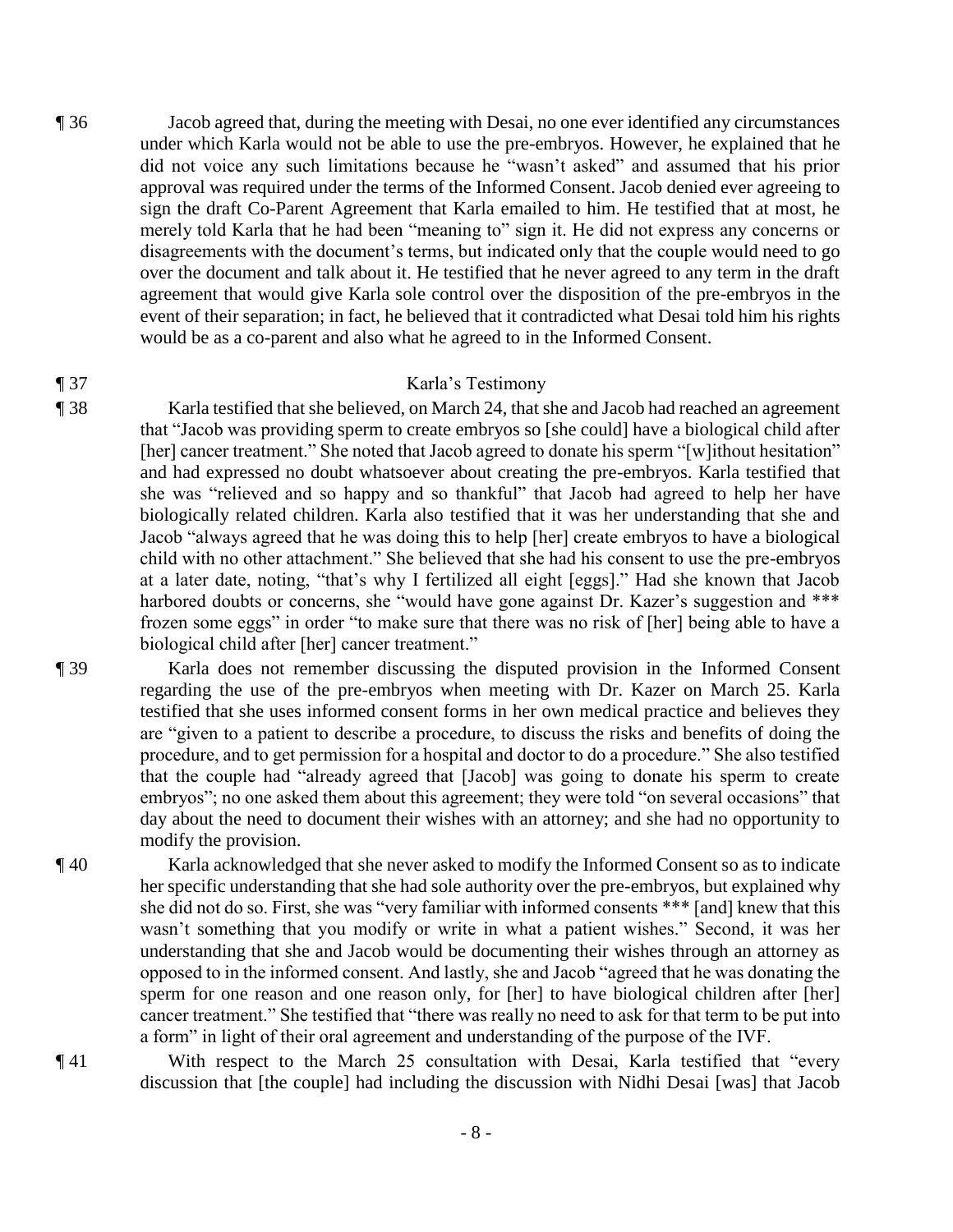was doing this for [her] to have a biological child, and no other conditions, no other terms were ever mentioned." Although Karla sent Desai the e-mail requesting the co-parenting agreement, she did not review the draft Co-Parent agreement that Desai sent to her upon her receipt of the document. Karla explained that during this time, she was experiencing great pain, difficulty with breathing and eating, undergoing injections and ultrasound exams for the IVF, and managing her fears about her mortgage, student loans, and bills in light of the fact that she would probably not be working for almost a year: "So that's where all my time was spent. That's why I was stressed and that's what I was going through at the time."

- ¶ 42 Karla testified that when she asked Jacob, following the retrieval, whether they should fertilize all eight eggs with his sperm, she remembers this moment specifically because "[i]t was a big deal \*\*\* we were fertilizing all eight, and I knew that it was my–the only way that I would be able to have biological children." She testified that Jacob "never once" mentioned any problems when he told her to fertilize all eight eggs.
- ¶ 43 At one point, following her first chemotherapy treatment, she and Jacob went to a pharmacy to pick up some prescriptions. While Jacob was paying for the prescriptions, she asked him if he had read the Co-Parent Agreement and if he was going to sign it. She recalled Jacob telling her "yes" and she felt "relieved." At that time, Karla "thought [Jacob] was so amazing" and that he "was this angel that was put in [her] life to help [her] through this."

#### ¶ 44 Dr. Ralph Kazer's Testimony

- ¶ 45 Dr. Kazer testified that he does not remember the meeting with Jacob and Karla on March 25, but that it is "highly likely" that he pointed out the consent provision to them during their meeting. Dr. Kazer testified that Northwestern has used a version of the Informed Consent since the IVF program started in the early 1990s. It has been updated and revised over the years, and the version signed by Jacob and Karla was current as of December 2009.
- ¶ 46 According to Dr. Kazer, the purpose of a medical informed consent document is "to provide a vehicle for systematically explaining to a patient who is considering a particular treatment the nature of the treatment, the potential advantages of the treatment, the potential disadvantages of the treatment, and the particular consequences of the treatment in order that the patient can make an informed decision about whether or not undergoing this particular kind of therapy is appropriate for him or her." He agreed that the Informed Consent does not necessarily serve to document the parties' wishes with respect to disposition of the pre-embryos. As he explained: "[W]e don't feel that it would be appropriate to go to that individual level of detail in a standard consent form. Every couple is likely to handle this in a different way and we feel that it's more appropriate for them to get legal counsel to document their specific desires about disposition, and in particular, if they ultimately split up."
- ¶ 47 Dr. Kazer testified that a couple could modify the Informed Consent "in principle" if they "changed [their] mind about something." In this particular case, however, Jacob and Karla would not have been permitted to modify the consent provision at issue if they disagreed with it. Dr. Kazer would have told them that "this is the only consent form that they can sign; that they can't modify it, and if they had some sort of agreement between the two of them about the disposition of their embryos in the future, that they needed to get an attorney and document it in a separate document." Finally, Dr. Kazer noted that this has "never happened to [him] in [his] career."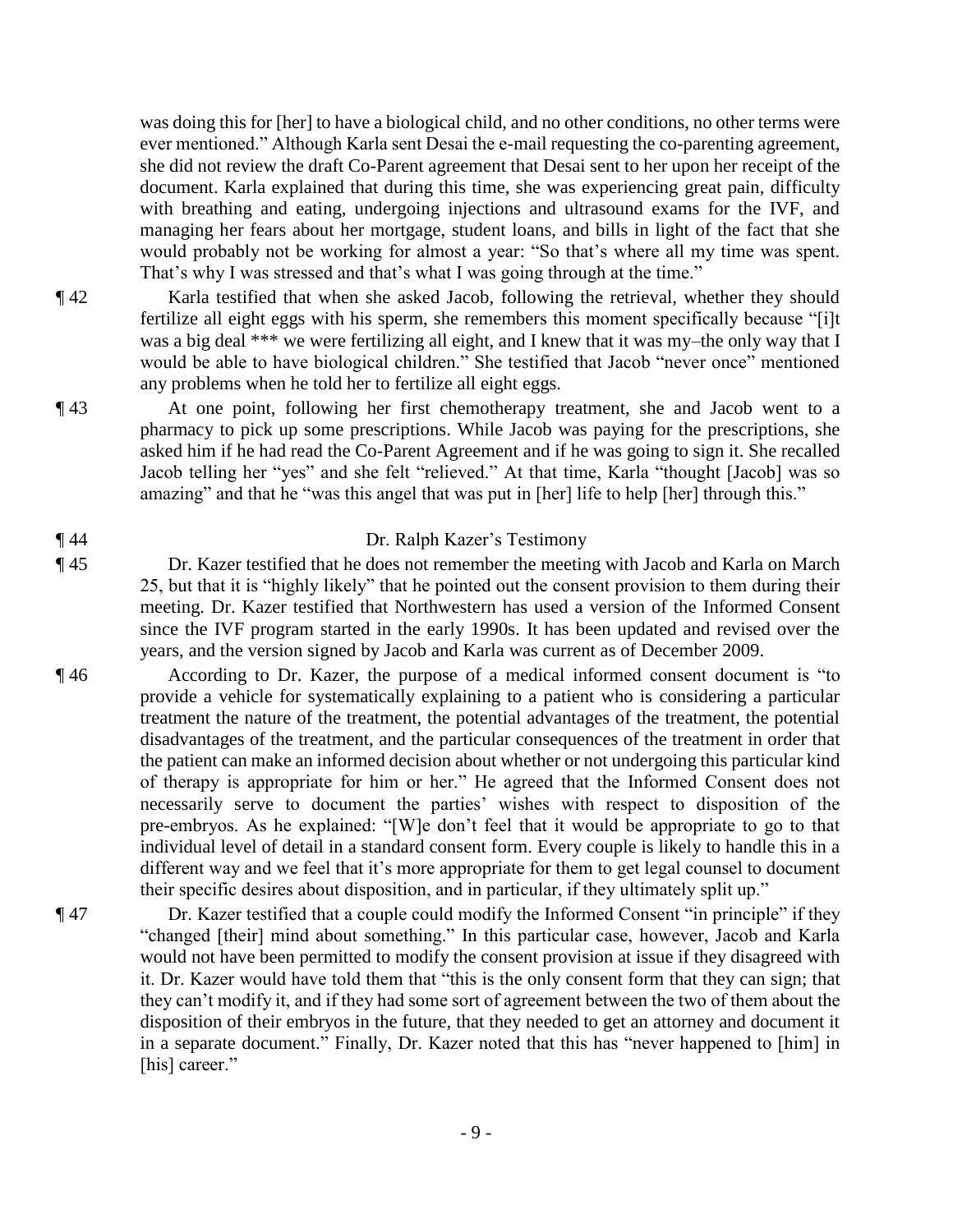#### ¶ 48 Nidhi Desai's Testimony

- ¶ 49 Nidhi Desai specializes in adoption and reproductive technology law. Desai met with Jacob and Karla on March 25, 2010 for about an hour, and discussed "the emergency IVF" and "different options with respect to the [pre-]embryos." She also discussed with them the options for a co-parenting agreement or a sperm donation agreement. Desai explained the difference between these two arrangements, and told them that if they opted for a sperm donation agreement, she could not represent both parties and one of them would be required to obtain "separate legal representation." Desai testified that, according to her notes from the March 25 meeting (which were admitted into evidence at trial), she informed the parties that if she was going to represent both of them, "there has to be an understanding that [they are] co-parenting."
- ¶ 50 Desai advised the parties that the disposition of the embryos was "one of the points we need to decide" and that Jacob and Karla "need[ed] to think about what they want." She did not recall whether Karla indicated that the couple had an agreement to allow Karla to use the pre-embryos without Jacob's prior consent. She explained, however, that following their meeting, she "had concluded that for purposes of the draft [agreement] [she] would say that if they weren't together Karla would control their disposition."
- ¶ 51 Desai also testified that she did not see the Informed Consent during the meeting. She has, however, seen the "generic" medical consent forms used by Northwestern many times and believes that "part of the reason that Northwestern has these [co-parenting or sperm donor] agreements entered into is because the agreement would supersede the consent." In her opinion, the Informed Consent that Jacob and Karla signed was a vehicle for Northwestern to "protect themselves and say 'look we're not going to do anything unless we have some sort of direction from one of the parties.' " Desai acknowledged that she was not at Northwestern with the parties when they signed the Informed Consent, but her understanding of the document was "based on [her] conversations with their reproductive endocrinology department over the years."
- ¶ 52 Desai testified that Jacob and Karla did not "formally" enter into an agreement during the meeting. Instead, "[t]here was discussion as to what might happen," which led Desai to "prepare[ ] a draft so they could read through it to see if it accurately reflect[ed] their understanding." She recalled that during their meeting, Jacob expressed that he wanted to help Karla have children and that she would be able to use the pre-embryos upon their separation:
	- "Q. And Jacob told you at the meeting that Karla should be able to use the pre-embryos if they split up?

A. Yes.

 Q. And the parties said that if they split up they wanted Jacob to become a sperm donor, correct?

 A. Yes. After discussing all the possibilities, yes. That was the conclusion that I came to."

¶ 53 Subsequently, on March 29, Desai received an e-mail from Karla, indicating that the couple "decided that they're not going to go the sperm donor route \*\*\* [and were] going to go the co-parenting route." In preparing the draft Co-Parent Agreement, Desai included a provision stating as follows: "Should the Intended Parents separate, Karla will control the disposition of the pre-embryos." Desai testified that this language had been added to the draft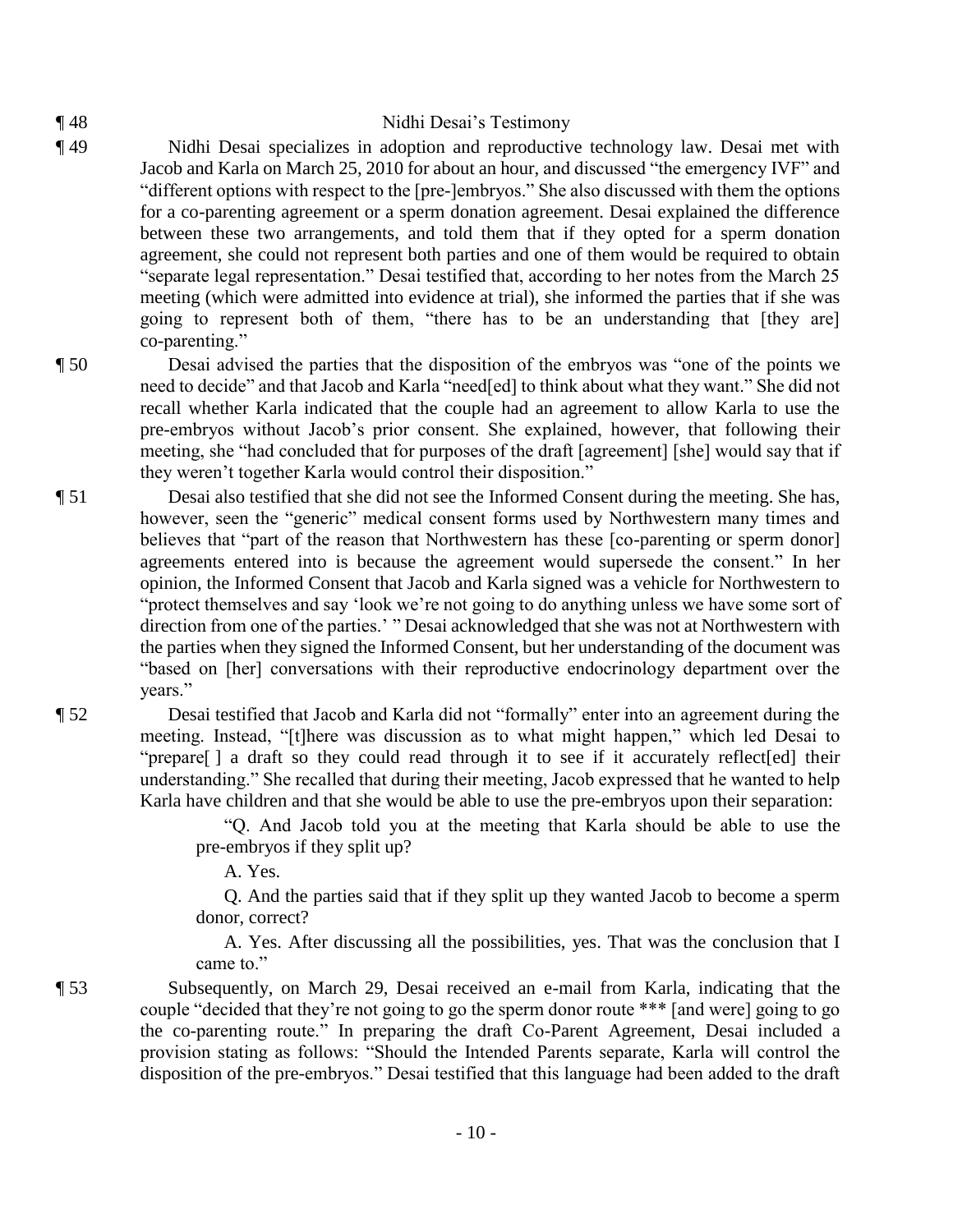agreement "[b]ecause it was something that we had, you know, discussed." When asked whether Jacob agreed that Karla would have sole control of the pre-embryos upon their separation, Desai responded:

"I don't know if he used those words, but that was the direction I thought they were going in. Yes. And that's why I put it in this way. Sometimes I will say in the event the intended parents separate the embryo shall be thawed thereby destroying their viability or they shall be donated to medical science. So this is the direction I thought they were going in based on the meeting. But of course the agreement was not signed \*\*\*."

¶ 54 Later, Karla asked Desai for a sperm donor agreement. Desai advised Karla that she would require a waiver and that Jacob would require separate legal representation. She gave Karla the name of an attorney for Jacob. That attorney later told Desai that Jacob "wasn't going to be moving forward with the sperm donation agreement."

#### ¶ 55 Ashley Harris's Testimony

¶ 56 Ashley Harris testified that she and Jacob were in a dating relationship from September 2007 to December 2012, with "a separation period for maybe five months or so" from late 2009 until April or May of 2010. She had not been aware, during their separation, that Jacob "was with someone else," *i.e.*, Karla. A few weeks after re-kindling their relationship, Jacob told Ashley "[t]hat he donated his sperm" to help Karla create pre-embryos with her eggs. Ashley recalled that when she learned about the pre-embryos, she "wasn't happy about it." Although she "never specially asked," she "just assumed" that Karla would want to use the pre-embryos at some point. She gave Jacob an ultimatum:

> "Immediately when I found out, I told him I didn't want to be with him if they had gone through with it. So I said that he would have to tell her if he wanted a relationship with me that she could not use [the pre-embryos]."

According to Ashley, that was when Jacob "realized that [neither Ashley] nor any woman would want to be with somebody who had embryos with someone else."

¶ 57 Ashley further testified that she and Jacob did not discuss much more about the pre-embryos "besides the fact that [Karla] couldn't use them and that he had to go through the motions of that if he wanted a relationship with me." She was aware that Jacob and Karla were still having some communications. On one occasion, Jacob showed her the June 14, 2010 e-mail that he sent to Karla, which stated in part the following:

> "Karla, I've told Ashley about us. And in hearing so, she can't even bear the thought of what I did for you. While Ashley and I were separated while you and I were together, she still cared deeply for me. In talking with her, I found out that as a direct result of what has happened between you and I, she could never even consider being with me nor loving me if we were to go ahead and have a child either as donor or by co-parenting."

¶ 58 Ashley testified that she later discovered a draft sperm donor agreement when she accessed Jacob's e-mails. She also noticed an e-mail to Karla dated September 10, 2010, in which he wrote "Please mail any correspondence to the below address and don't reply to this message because other people routinely access my e-mail and will ultimately make this a harder decision for me to make." The address that Jacob listed was that of a male friend. Ashley later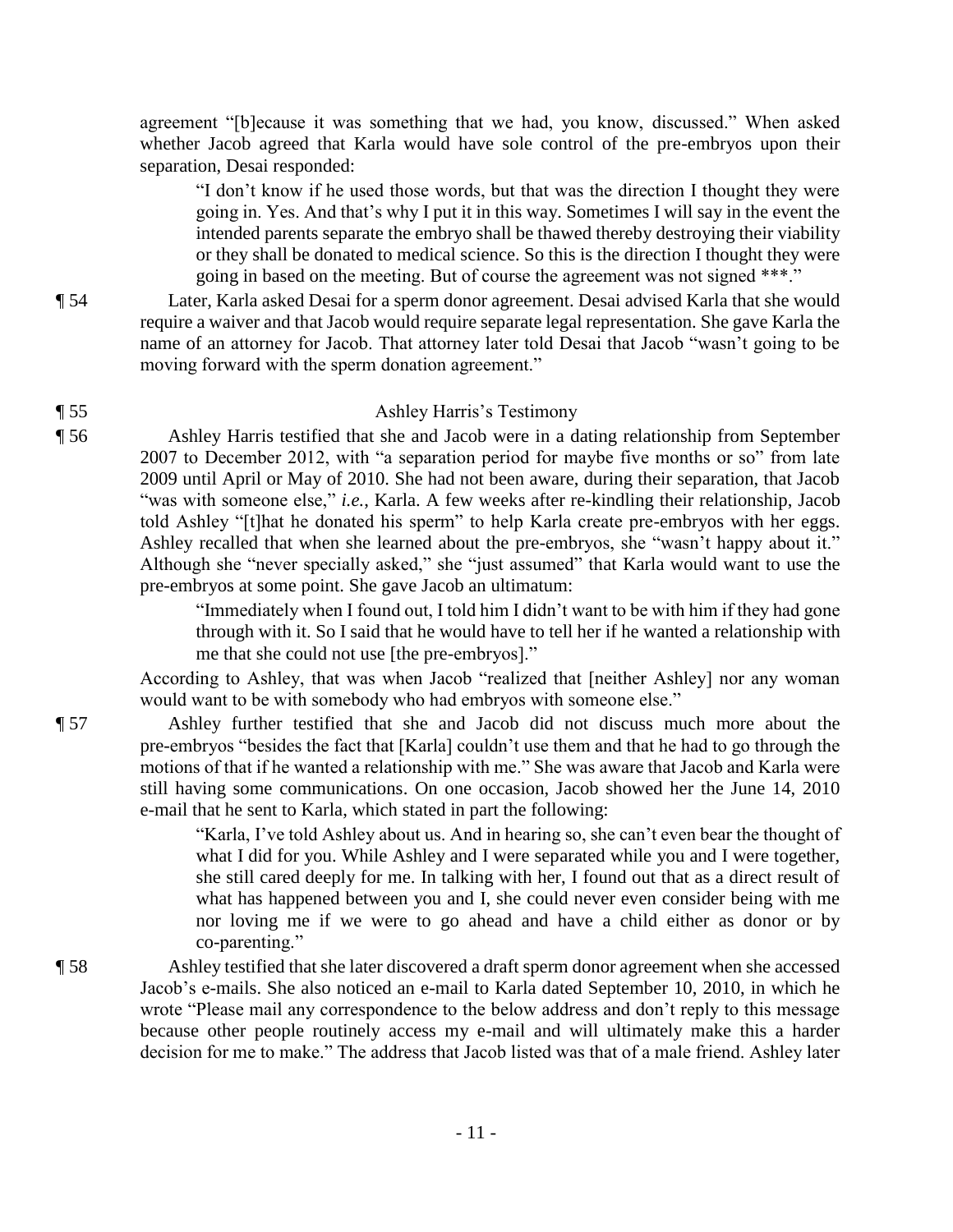"confronted [Jacob] about it and asked him why [he and Karla] had drafted something [she] didn't know about."

¶ 59 Ashley and Jacob ended their relationship in December 2012. According to Ashley, the decision to end their relationship had nothing to do with Jacob's lawsuit or the pre-embryos.

# ¶ 60 The Circuit Court's Ruling

¶ 61 Following a two-day trial, on May 16, 2014, the circuit court entered a written order awarding Karla sole custody and control of the pre-embryos. First, the court found that the parties entered into an enforceable oral agreement on March 24, 2010 which "contains the offer and acceptance and meeting of the minds regarding the disposition of the embryos \*\*\* [and] represents the intent of the parties, at that time, that Karla need not obtain Jacob's consent to use the embryos to attempt to have a child." Second, it found that the March 25, 2010 Informed Consent "specifically contemplates that another agreement between the parties may govern the future disposition of the embryos" because "[t]he form states Northwestern will abide by any agreement reached between the parties." The court ruled that the parties' "previous oral agreement \*\*\* is not contradicted or modified by any language in the Informed Consent, or by anything else that happened between the parties."

- ¶ 62 Despite finding that the parties' interests and rights in the pre-embryos were controlled by their March 24 oral agreement, which allowed Karla to use the pre-embryos without Jacob's consent, the circuit court also considered the evidence under the balancing-of-interests analysis, presumably to provide a complete factual and legal framework for this court's benefit on review. The court held that Karla's interests in using the pre-embryos outweighed Jacob's interests in preventing their use. Specifically, the court found that "Karla's desire to have a biological child in the face of the impossibility of having one without using the embryos, outweighs Jacob's privacy concerns, which are now moot, and his speculative concern that he might not find love with a woman because he unhesitatingly agreed to help give Karla her last opportunity to fulfill her wish to have a biological child."
- ¶ 63 Jacob filed a notice of appeal. We have jurisdiction over this cause pursuant to Illinois Supreme Court Rules 301 (eff. Feb. 1, 1994) and 303 (eff. May 30, 2008).

# ¶ 64 ANALYSIS

¶ 65 As previously noted, this case presents the question of who is entitled to determine the disposition of the pre-embryos that the parties created jointly with their sperm and eggs. $^2$  In *Szafranski I*, we held that the dispute should be settled, first, by honoring any advance agreement between the parties regarding the disposition of the pre-embryos. Alternatively, in the absence of such an agreement, the circuit court should resolve the issue weighing the parties' relative interests in using or not using the pre-embryos. *Szafranski I*, 2013 IL App (1st) 122975, ¶¶ 40, 42. On remand, the circuit court considered the evidence adduced at the trial and ultimately concluded that Karla was entitled to the sole control over the pre-embryos under both tests.

# ¶ 66 March 24, 2010 Oral Agreement

 $\overline{a}$ 

<sup>&</sup>lt;sup>2</sup>For consistency purposes, we adopt the parties' use of the term "pre-embryo" to describe a fertilized egg prior to implantation. *In re Marriage of Dahl*, 194 P.3d 834, 835 n.1 (Or. Ct. App. 2008).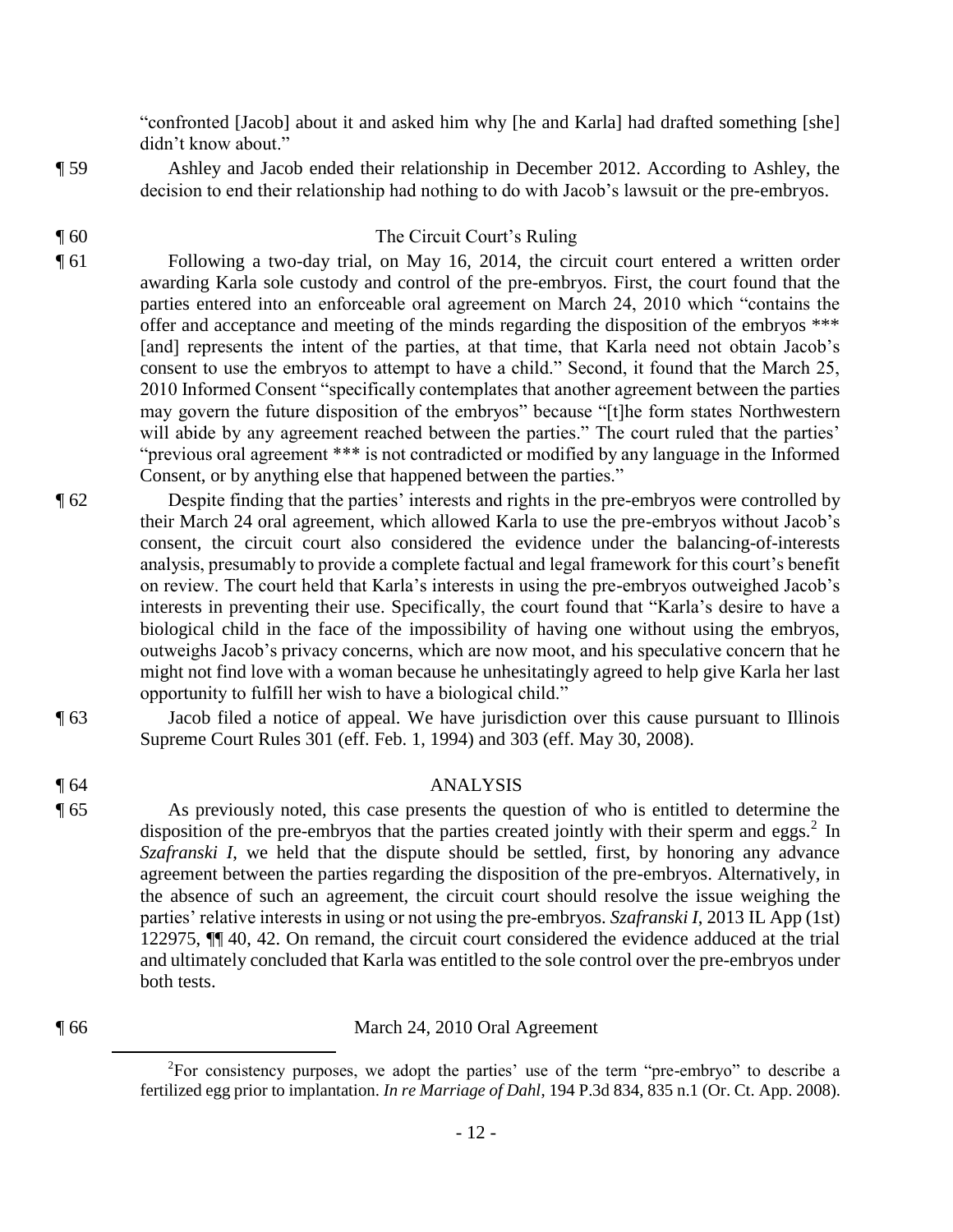- ¶ 67 An oral agreement is binding where there is an offer, an acceptance, and a meeting of the minds as to the terms of the agreement. *Bruzas v. Richardson*, 408 Ill. App. 3d 98, 105 (2011). To be enforceable, the material terms of a contract must also be definite and certain. *Id.* "The terms of a contract will be found to be definite and certain \*\*\* if a court is able to ascertain what the parties agreed to, using proper rules of construction and applicable principles of equity." *Id.* The parties' intent in forming an oral contract and the terms of the contract are questions of fact to be determined by the trier of fact. *Prignano v. Prignano*, 405 Ill. App. 3d 801, 810 (2010); *Hedlund & Hanley, LLC v. Board of Trustees of Community College District No. 508*, 376 Ill. App. 3d 200, 205 (2007).
- ¶ 68 The standard of review for resolving the parties' competing interpretations of their agreement of March 24 is highly deferential. "Ordinarily, the intent of the parties to an oral contract is a question to be determined by the trier of fact." *Ceres Illinois, Inc. v. Illinois Scrap Processing, Inc.*, 114 Ill. 2d 133, 141 (1986). "A reviewing court must not set aside such a finding unless it is contrary to the manifest weight of the evidence." *Id.* See also *Edward M. Cohon & Associates, Ltd. v. First National Bank of Highland Park*, 249 Ill. App. 3d 929, 941 (1993) ("A trial court's construction of an oral agreement between the parties will be followed unless it is against the manifest weight of the evidence and an opposite conclusion is clearly warranted."); *Goldenberg v. Bazell*, 219 Ill. App. 3d 672, 679 (1991) (upholding the trial court's ruling that an oral contract existed where it was not against manifest weight of the evidence). A trial court's conclusion is against the manifest weight of the evidence when an opposite conclusion is apparent or when findings appear to be unreasonable, arbitrary, or not based on evidence. *Eychaner v. Gross*, 202 Ill. 2d 228, 252 (2002). We will not substitute our judgment for that of the circuit court, and "[w]here several reasonable inferences are possible, those conclusions drawn by the trial court must prevail." *Rankin v. Hojka*, 42 Ill. App. 3d 440, 446 (1976).

 $\overline{a}$ 

¶ 69 At the outset, we emphasize that Jacob concedes that a contract was formed on March 24; as such, no dispute exists as to the existence of the parties' oral contract. The sole dispute stems from a disagreement over the scope of their agreement. Under the circumstances, we will not disturb the circuit court's finding that the parties entered into an oral contract on March 24 regarding the creation of pre-embryos with Jacob's sperm and Karla's eggs. We find nothing in the record to suggest that the circuit court erred in this finding.

¶ 70 As we turn to the scope of the parties' oral contract, we note that several facts are not in dispute. Significantly, Jacob does not challenge the finding that an oral contract was created on March 24 when Karla asked him if he would be willing to donate his sperm to create pre-embryos with her, and he manifested his acceptance of Karla's offer by responding "yes."<sup>3</sup> The parties both acknowledge that Jacob agreed to donate his sperm after Karla told him that she would likely become infertile after her chemotherapy treatment. Both parties further acknowledged, through trial testimony, that the purpose of the oral contract was for Jacob to provide his sperm to fertilize Karla's eggs so that she could preserve her ability to have a biologically related child of her own in the future, after her chemotherapy treatment ended.

<sup>&</sup>lt;sup>3</sup>In his opening brief, Jacob characterizes the March 24 understanding as an "oral contract" but later, in his reply brief, refers to it exclusively as an "oral agreement." We find no relevance in the different choice of words as both parties acknowledge that they entered into an oral contract on March 24, 2010.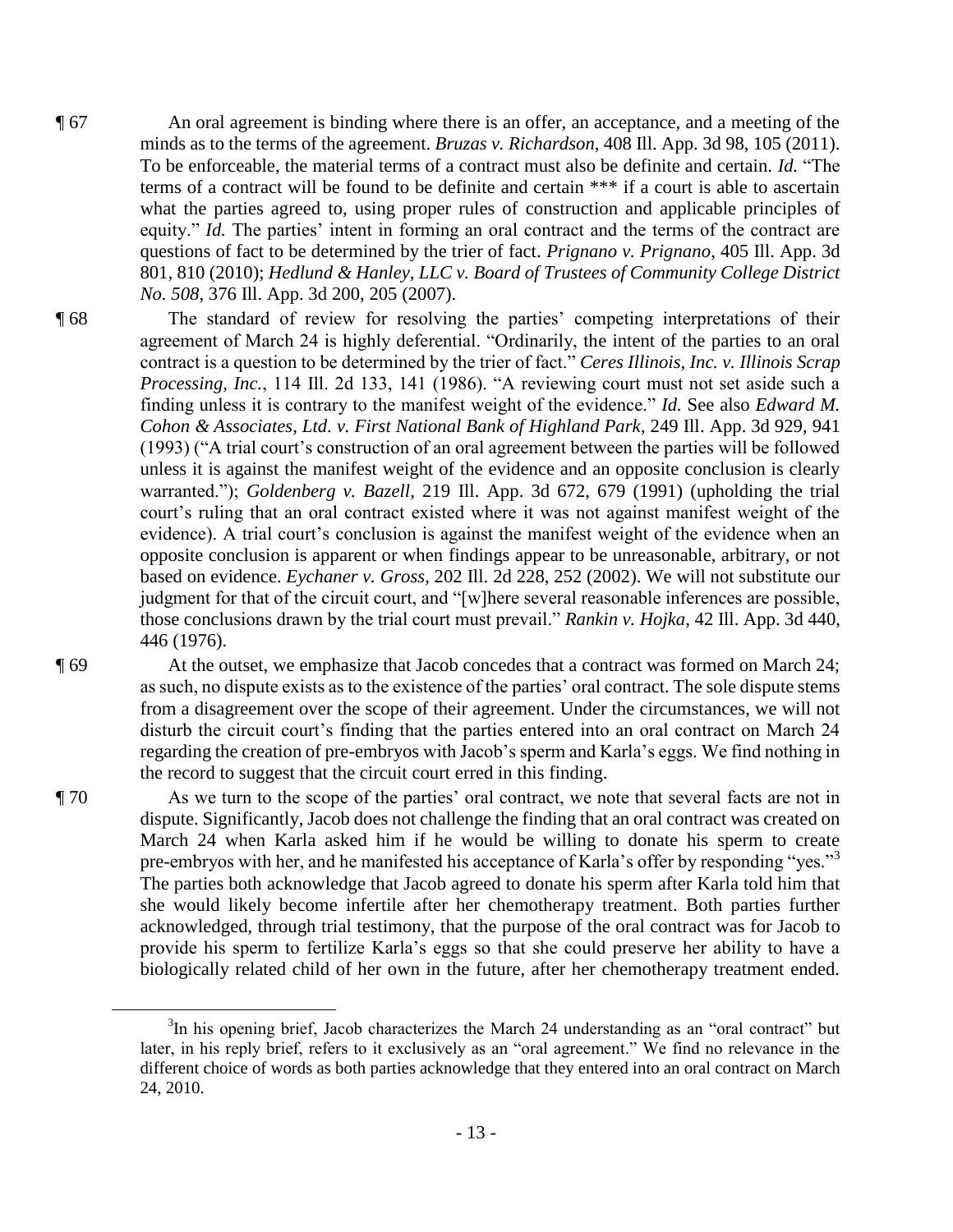Finally, it is undisputed that the parties knew that the pre-embryos would have to be cryopreserved for later use and that they would not be transferred to Karla for implantation, at the earliest, until after she finished her chemotherapy treatment.

¶ 71 Here, after the circuit court found that the parties formed an oral contract on March 24, it next had to resolve the question of whether the parties, when forming this contract, intended for Karla to use the pre-embryos to have a child–presumably at some later time after her medical treatment ended–without obtaining Jacob's consent. According to Jacob, he never agreed, on March 24, that Karla could use the pre-embryos without his consent. Conversely, Karla contends that their agreement did not include any limitation on her use of the pre-embryos and that the parties intended for Karla to use them, without condition, to have a biological child.

¶ 72 On remand, the circuit court was asked to determine whether the parties had any advance agreement regarding Karla's right to use the pre-embryos. Following its consideration of the trial evidence, the court concluded that Jacob had agreed to donate sperm specifically for the purpose of allowing Karla to later have a child of her own and that the parties intended for Karla to use any resulting pre-embryos without Jacob's consent. In reaching its decision, the court found the following evidence dispositive of the parties' intent at the time their contract was formed: (1) neither party expected to continue their relationship in the long run; (2) neither discussed or signed the Co-Parent Agreement and, thus, did not modify their March 24 oral contract; and (3) Jacob told Karla, in his June 14, 2010 e-mail, that he wanted Karla to have a child of her own and that he would leave it to her to decide whether to use the pre-embryos.

¶ 73 On appeal, Jacob contends that the circuit court erred in finding that the March 24 oral contract "contains the offer and acceptance and meeting of the minds [between Jacob and Karla] regarding the disposition of the embryos." He specifically takes issue with the court's finding that the agreement "represents the intent of the parties, at that time, that Karla need not obtain Jacob's consent to use the embryos to attempt to have a child." Jacob argues that, at the time the contract was formed, he agreed only to donate sperm for Karla's IVF procedure so that she could attempt to have a biologically related child later, no more and no less. He maintains that he and Karla "never even discussed or contemplated" the issue of how the pre-embryos would be used or disposed of following the IVF and cryopreservation. In sum, he argues that "[c]onsent to create pre-embryos is not consent to their possible use at some unknown time in the future."

¶ 74 We must determine whether the circuit court properly found that the parties intended, under the March 24 oral contract, to allow Karla to use the pre-embryos without such a limitation. Stated differently, was Karla's right to use the pre-embryos for implantation without Jacob's consent an additional "benefit" separate and independent from the parties' agreement to create pre-embryos and one which the parties had not bargained for or contemplated when they mutually agreed to create the pre-embryos in the first place? Our review of the evidence is deferential, and even if this court "might have reached a different conclusion had it been the fact finder," we will not disturb the trial court's judgment unless it is "unreasonable, arbitrary, or not based on evidence." *Bazydlo v. Volant*, 164 Ill. 2d 207, 214-15 (1995).

¶ 75 According to Jacob's own testimony, he never communicated a desire to have any say in Karla's future disposition of the pre-embryos; his only concern was to help her take the necessary steps to preserve her ability to create pre-embryos for that purpose. "The principal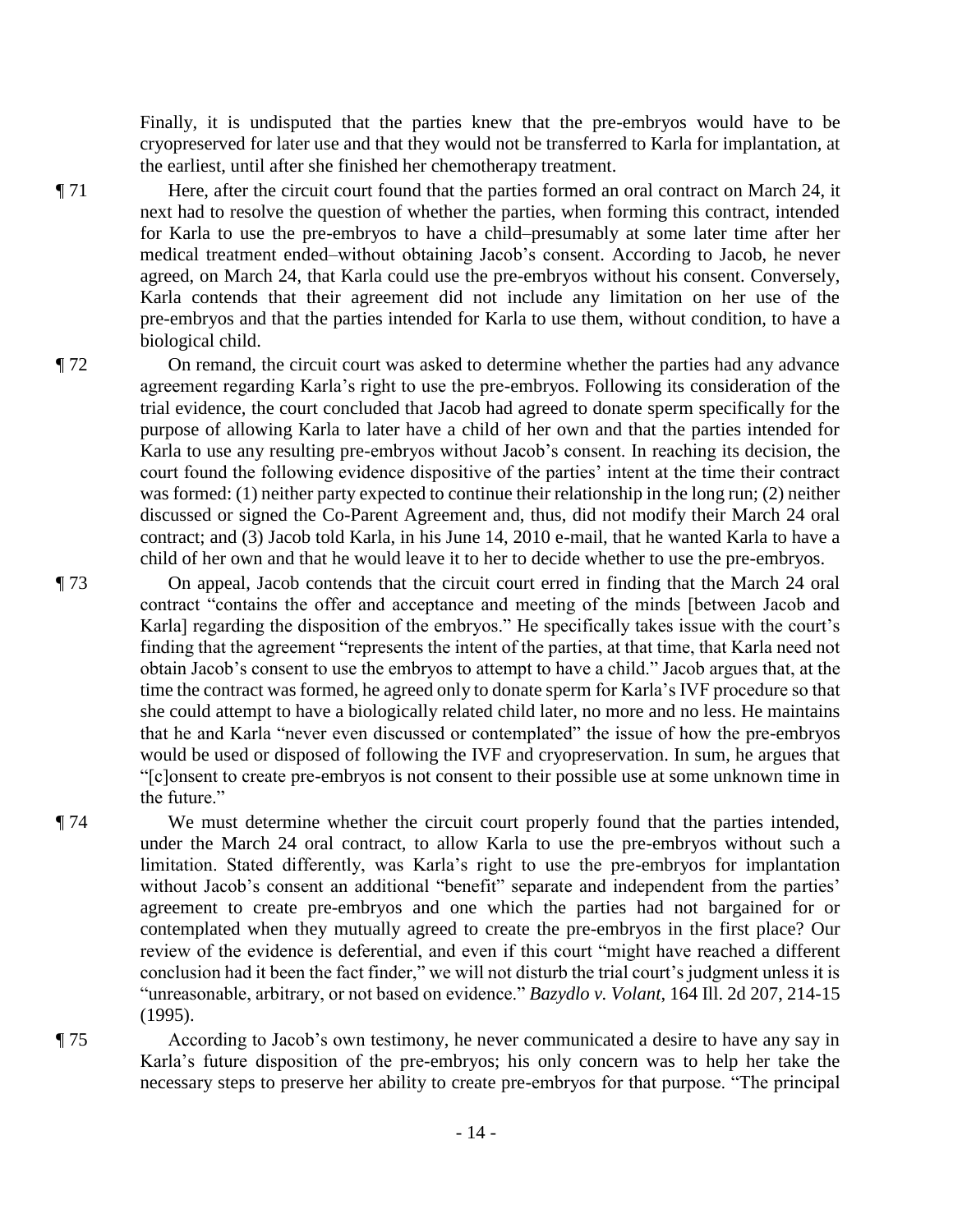objective in construing a contract is to ascertain and give effect to the intent of the parties." *Village of South Elgin v. Waste Management of Illinois, Inc.*, 348 Ill. App. 3d 929, 941 (2004). Such " '[i]ntent' refers to objective manifestations of intent in the words of the contract and the actions of the parties; it does not encompass one party's secret, undisclosed intentions or purely subjective understandings of which the other party is unaware." *Id*. "When a contract is ambiguous or silent on a disputed issue, a court may, in order to determine the intent of the parties at the time of contracting, consider the contemporaneous or subsequent acts of the parties to the contract." *Vole, Inc. v. Georgacopoulos*, 181 Ill. App. 3d 1012, 1021 (1989).

¶ 76 Jacob suggests that the parties could not have reached an agreement to allow Karla to use the pre-embryos without his consent because the issue never entered his mind at the time he agreed to donate his sperm to help Karla create the pre-embryos. Jacob also argues that because the March 24 contract is silent on the issue of whether Karla has an unlimited and unqualified right to use the pre-embryos, it cannot be construed to reflect the parties' mutual assent or intent to grant Karla such a right. Instead of conceding the possibility that the lack of such thought suggests that he never initially intended to limit Karla's use of the pre-embryos, Jacob instead asserts that the court should honor the parties' silence regarding any limitations. Specifically, he argues that the March 24 oral contract should be construed as an agreement confined solely to the donation of sperm and use of that sperm for the creation of pre-embryos. Under his proposed interpretation, the use of the couple's pre-embryos would be subject to *his*  control and consent, even though it is clear that neither party expected him to use the pre-embryos at any time.

¶ 77 In response to Jacob's argument, Karla points out that he has ignored the "overwhelming" evidence that they "agreed, understood and intended that the *very purpose* of their agreement was to provide Karla with the ability *to have her own biological child* in the future with the return of her health." (Emphases in original.) Karla argues that Jacob now seeks to add a term to their oral contract that was not previously included or bargained for: namely, a right to withhold consent for transfer of the pre-embryos that would prevent Karla from using them to have a child.

¶ 78 The record reveals several instances where Jacob could have voiced his alleged desire about wanting a right to consent to Karla's use of the pre-embryos and, nevertheless, remained silent on the issue. The first instance was on March 24, the day he agreed to donate his sperm. Jacob testified that he did not inform Karla that his agreement to create pre-embryos was contingent on a right to withhold consent to her subsequent use of the pre-embryos. On March 25, the very next day, Jacob told Dr. Klock that he wanted to help Karla have a child, but again failed to mention any reservation about her use of any resulting pre-embryos. Desai also recalled Jacob telling her he wanted Karla to use the pre-embryos to have a child and that she could use them in the event of their separation. On April 6, when Karla asked Jacob if she should fertilize all eight of her eggs, he agreed that she should, as opposed to reserving and cryopreserving some of the eggs–likely her last "fertile" ones–for insemination at some future date. Finally, even in the midst of their dispute over the pre-embryos, Jacob indicated, in his June 14 e-mail to Karla, that his consent to her use was unconditional:

> "When you asked me if I would be the donor for your emergent egg harvesting, I still have no reservations in my answer. If you desired to have the possibility of having a child in the future and I could be of help to you, I'd do it all over again."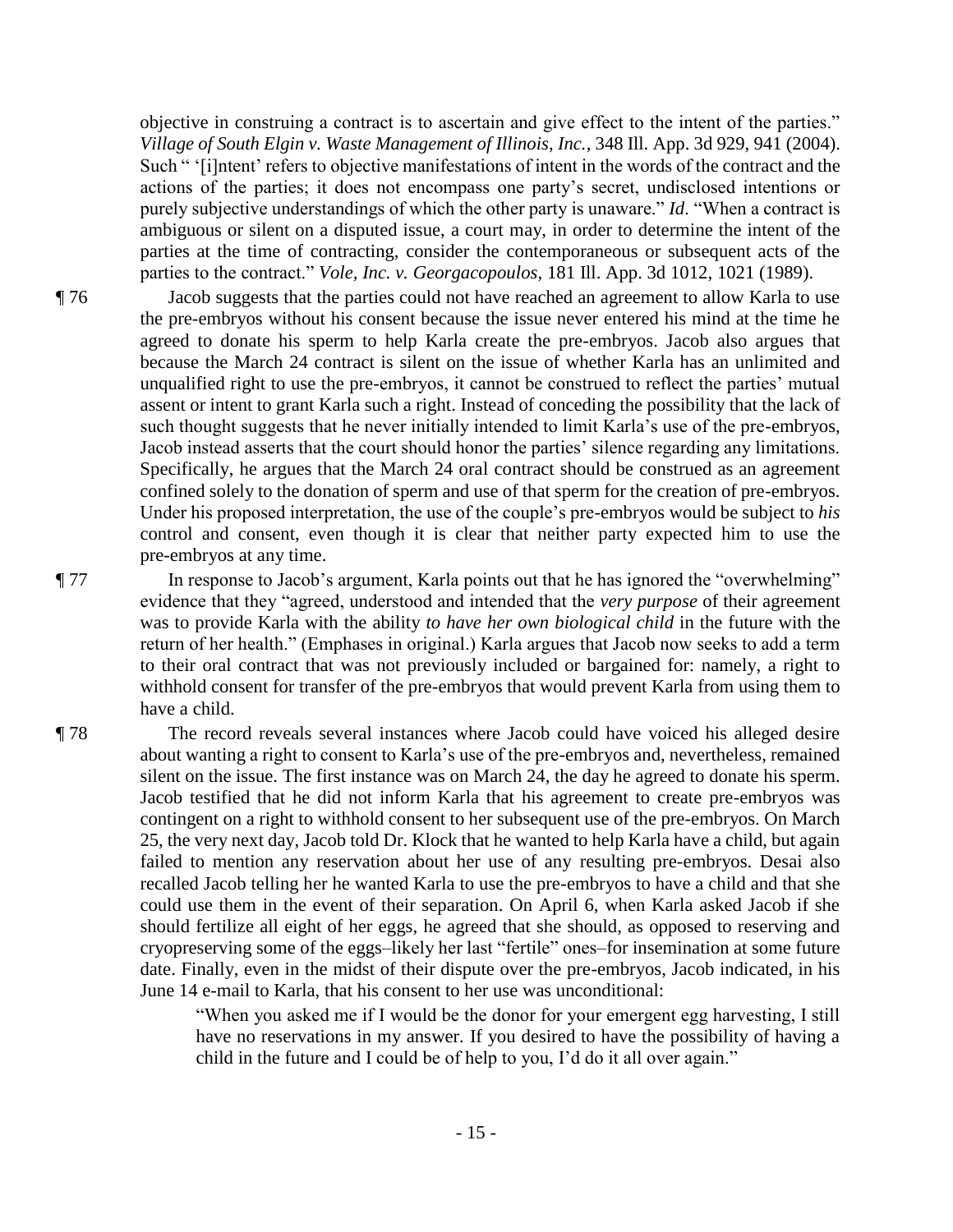¶ 79 Jacob's contention also presupposes that Karla understood, on March 24, that he could have validly "withheld" consent or asserted a veto over her use of the pre-embryos under any circumstance that had not been expressly agreed upon by the parties. The circuit court rejected this assertion following its consideration of the evidence in the record, and we find no reason to disturb its findings. Under Jacob's reasoning, any unexpressed contingency related to the storage or use of the cryopreserved pre-embryos would be subject to Jacob's prior consent simply because he and Karla did not discuss it when they decided to undergo IVF. For example, he could challenge Karla's right to use the pre-embryos because they never agreed to a duration term (*e.g.*, an expiration period for use of the pre-embryos), a marital status condition (*e.g.*, so long as neither of them was engaged or married at the time Karla sought to transfer the pre-embryos), or a transferee limitation (*e.g.*, if Karla required the transfer of the pre-embryos to a gestational surrogate instead of to herself). This proposition would allow Jacob to limit Karla's use of the pre-embryos each time a previously unidentified circumstance or contingency arose, essentially undermining the irrefutable purpose of the IVF and pre-embryo creation.

¶ 80 Because "great weight should be given to the principal apparent purpose and intention of the parties at the time of contracting" (*Vole, Inc.*, 181 Ill. App. 3d at 1020), we see no error in the circuit court's finding that the parties intended to allow Karla to use the pre-embryos without limitation when they formed the March 24 contract. After considering the testimony and evidence presented at trial, the circuit court concluded that the parties understood that the purpose of creating the pre-embryos was to preserve Karla's ostensibly last opportunity to have a biological child in the future, without conditions. "It is well settled that it is within the province of a trial court to determine the credibility of witnesses, the weight to be accorded their testimony, and to resolve inconsistencies and conflicts." *Goldenberg*, 219 Ill. App. 3d at 678. Here, the circuit court had the opportunity to weigh the evidence and assess the credibility of the witnesses at trial, and to resolve any inconsistencies and conflicts in the record. "Where the testimony of a witness is neither contradicted, either by positive testimony or by circumstances, nor inherently improbable, and the witness has not been impeached, that testimony cannot be disregarded by the trier of fact." *Bazydlo*, 164 Ill. 2d at 215.

¶ 81 We further find that the relief Jacob seeks–essentially, incorporating a limitation into the oral contract–would change the fundamental essence of the parties' oral contract. "[A] court cannot alter, change or modify the existing terms of a contract or add new terms or conditions to which the parties do not appear to have assented, write into the contract something which the parties have omitted or take away something which the parties have included." *Gallagher v. Lenart*, 367 Ill. App. 3d 293, 301 (2006), *aff'd*, 226 Ill. 2d 208 (2007) (citing 12A Ill. L. and Prac. *Contracts* § 233 (1983)). Jacob is seeking the addition of a new term that neither party agreed to.

¶ 82 At trial, both Jacob and Karla testified that they never discussed whether Jacob's consent would be needed to use the pre-embryos; Jacob himself admitted that the thought of placing limitations on Karla's use of the pre-embryos "never crossed [his] mind." A trier of fact could reasonably infer from this evidence–Jacob's failure to express *any* reservation as to the creation or use of the pre-embryos–that he never intended to limit Karla's use of the pre-embryos.

¶ 83 "A presumption exists against provisions that easily could have been included in the contract but were not." *Id.* Had Jacob wanted to preserve his ability to later veto Karla's use of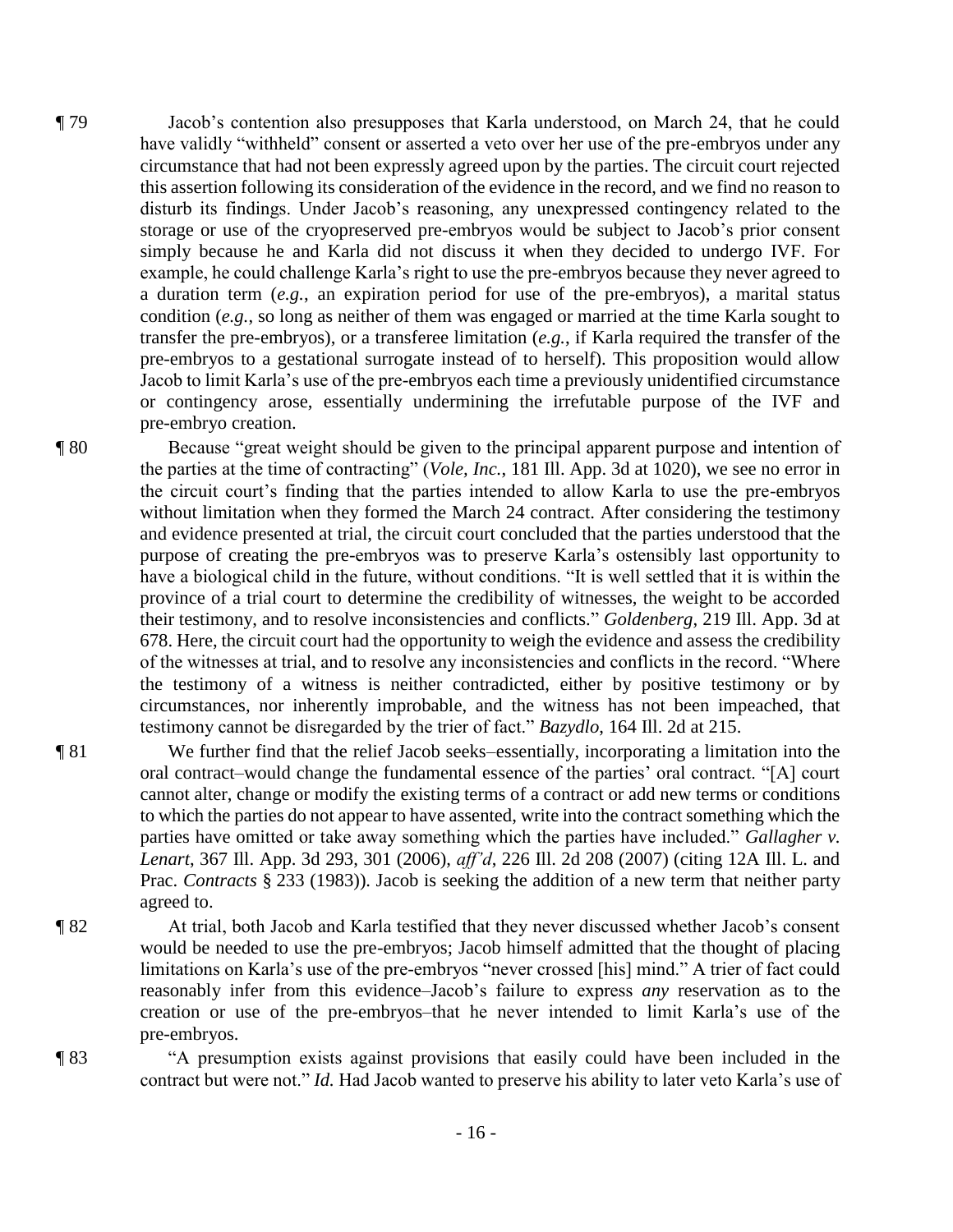the pre-embryos, the time for expressing that condition was when he accepted Karla's offer. All he would have been required to say is: yes, he would donate his sperm, but that he wanted Karla to seek his consent before attempting to use any resulting pre-embryos to have a child. Jacob, however, remained silent on this issue, did not express any reservations to creating the pre-embryos, and told Karla that he wanted to help *her* have a child. Jacob had several additional opportunities to express his intent to impose a limitation, *i.e.*, his veto authority, over Karla's use of the pre-embryos, but kept silent that purported intention. Instead, he continually asserted only an interest in helping Karla become a mother to genetic offspring. All of this suggests, as the circuit court found, that the parties never intended to limit Karla's ability to use the pre-embryos to have a child. Under the circumstances, we find it contrary to the evidence that Karla would have given Jacob an arbitrary veto power over her dream of having a biological child.

¶ 84 Lastly, Jacob takes issue with the court's consideration of evidence that he asserts was "irrelevant" to the determination of whether the parties contemplated that Jacob's consent was required for use of the pre-embryos. Specifically, he argues that it is irrelevant that: (i) he and Karla did not plan on being together in the future; (ii) he never told Karla his consent was required to use the pre-embryos; and (iii) he "supposedly" left it up to Karla to decide what to do with the pre-embryos in his email dated June 14, 2010 ("I know that I must make a choice in this and choose to leave it up to you ultimately to decide Karla.").

- ¶ 85 It is not apparent from Jacob's argument whether he is challenging the admissibility of the evidence or merely asserting that it offered no probative value at trial. Any challenge to the admissibility of the evidence has been forfeited because he made no objections to the evidence at trial. See *Young v. Alden Gardens of Waterford, LLC*, 2015 IL App (1st) 131887, ¶ 71 (Failure to raise or renew an objection during the trial "results in forfeiture of the ability to challenge the trial court's consideration of that evidence."). Furthermore, "[e]videntiary rulings are within the sound discretion of the trial court and will not be reserved absent an abuse of that discretion." *Williams v. BNSF Ry. Co.*, 2015 IL App (1st) 121901, ¶ 43 (citing *People v. Caffey*, 205 Ill. 2d 52, 89 (2001)). Reversal of an evidentiary ruling is only appropriate if the ruling was "fanciful, arbitrary, or unreasonable, or where no reasonable person would take the same view." *Id.* Here, we find no error or abuse of discretion. Alternatively, if Jacob is asserting that the court should not have considered the evidence because it offered no probative value, this argument lacks merit. The trial judge is in "the best position to evaluate the relevance of the evidence" (*Holston v. Sisters of the Third Order of St. Francis*, 165 Ill. 2d 150, 176 (1995)), and can properly discern the parties' intent in an oral agreement from the circumstances surrounding the formation of a contract or from the conduct of the parties subsequent to its formation. *Anastaplo v. Radford*, 14 Ill. 2d 526, 537 (1958).
- ¶ 86 The circuit court's judgment will not be vacated unless it is unreasonable, arbitrary, or not based on evidence. *Eychaner*, 202 Ill. 2d at 252. Because the circuit court's judgment was not against the manifest weight of the evidence, we conclude that the court properly ruled that Karla is entitled to use the pre-embryos to have a child, without limitation.

¶ 87 March 25, 2010 Informed Consent

# ¶ 88 The next issue is the legal effect of the Informed Consent that the parties signed on March 25. The Informed Consent states, in relevant part: "Embryos are understood to be your property, with rights of survivorship. No use can be made of these embryos without the consent

- 17 -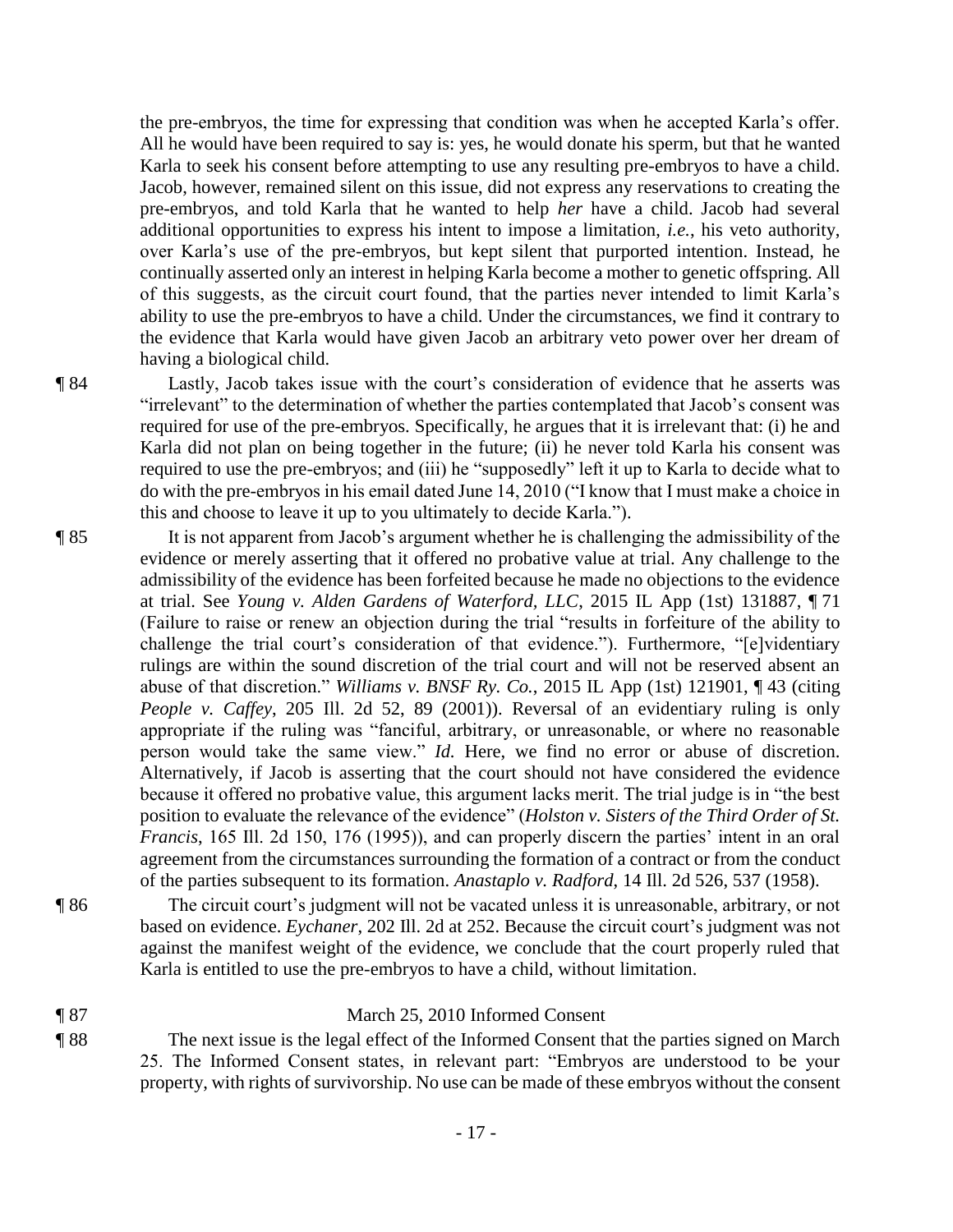of both partners (if applicable)." The parties each impart a different meaning to the language of this provision.

¶ 89 The circuit court found that this provision did not contradict or modify the terms of the March 24 oral contract between the parties. Specifically, it stated as follows:

> "Where two parties are involved, the form states that both must consent to the use of the embryos. The form, however, specifically contemplates that another agreement between the parties may govern the future disposition of the embryos. A provision encourages the parties to seek an attorney to advise them on concerns about the future status or disposition of the embryos. The form states Northwestern will abide by any agreement reached between the parties. In this case, Karla and Jacob have a previous oral agreement which is not contradicted or modified by any language in the Informed Consent, or by anything else that happened between the parties.

> Accordingly, this Court finds that the consent language in Northwestern's Informed Consent does not apply to Karla and Jacob under the facts in this case, and the March 24, 2010 oral agreement stands uncontradicted."

¶ 90 Jacob contends that the circuit court erred in finding that this provision did not contradict or modify the parties' oral contract of March 24. According to him, the Informed Consent represents a binding written agreement that limits his and Karla's rights to use the pre-embryos. He argues that by signing the Informed Consent on March 25, he, Karla, and Northwestern agreed that any use of the pre-embryos is subject to both Jacob's and Karla's prior consent.

¶ 91 Karla argues that she never agreed to limit her right to use the pre-embryos when she signed the Informed Consent on March 25. She further argues that the Informed Consent is not a "dispositional" agreement because it does not provide for a specific disposition of the pre-embryos in the event of the parties' separation. She points out that the informed consents that have been considered by other jurisdictions in disputed embryo lawsuits are distinguishable from this one because they involved dispositional agreements that "specifically contemplate the circumstances in which the parties find themselves."

¶ 92 Initially, we must address Karla's argument that Jacob is barred from seeking relief under the Informed Consent because he failed to plead an action to enforce it in his complaint and, in fact, expressly disavowed a contractual relationship between the parties. In his complaint, Jacob alleged that the parties "consented individually to a battery of medical tests in the process of the creation of said Pre-Embryos, *free of any contractual agreement concerning the future use, custodial ownership and or final disposition of said Pre-Embryos*." (Emphasis added.) In her pretrial memorandum, Karla mentioned Jacob's failure to bring a claim for enforcement of the Informed Consent. However, she never filed a motion objecting to his pleading at any time before, during or after the trial. 735 ILCS 5/2-615(a) (West 2012) (noting that "[a]ll objections to pleadings shall be raised by motion"); see also 735 ILCS 5/2-612(c) (West 2012) ("[a]ll defects in pleadings, either in form or substance, not objected to in the trial court are waived"). Under the circumstances, she has forfeited her objection to Jacob's failure to state a claim based on the Informed Consent. See 735 ILCS 5/2-615(a) (West 2012).

¶ 93 Turning to the merits of the dispute, we must consider two separate issues: (1) whether the Informed Consent constitutes an "advance agreement" under *Szafranski I*; and (2) whether its terms contradicted or modified the dispositional agreement reached by the parties on March 24.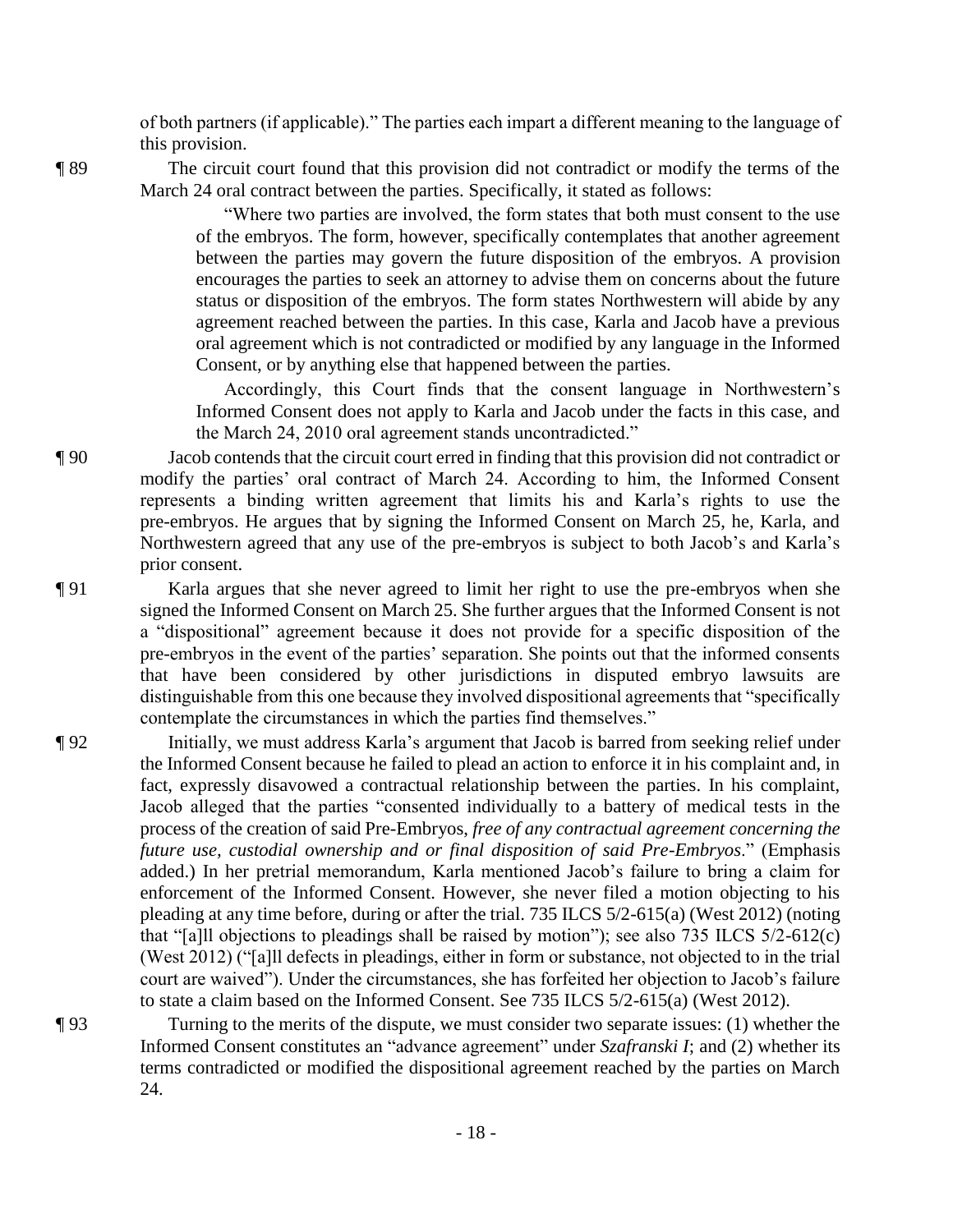¶ 94 While the circuit court did not directly reach the issue of whether the Informed Consent constituted an advance agreement as to disposition of pre-embryos under *Szafranski I*, it did find that "the consent language in Northwestern's Informed Consent does not apply to Karla and Jacob under the facts in this case." In doing so, the court found that the Informed Consent also required Northwestern to "abide by any agreement reached between the parties" and that Karla and Jacob had reached an agreement on March 24 that did not conflict with the Informed Consent. Accordingly, under the terms of the Informed Consent, any use of the pre-embryos would be governed by the parties' March 24 contract. This conclusion is supported by the evidence. It is undisputed that Jacob and Karla entered into an enforceable contract on March 24, the day before they signed the Informed Consent. It is also undisputed that neither of the parties contemplated a limitation on Karla's use of the pre-embryos at any time prior to their separation. Absent evidence of any other agreement between the parties, the March 24 contract is controlling.

¶ 95 We further agree with the circuit court that the terms of the Informed Consent in this case neither modified nor contradicted the parties' oral agreement of March 24. The construction of a contract presents a question of law, which we review *de novo*. *Gallagher v. Lenart*, 226 Ill. 2d 208, 219 (2007). "In order to construe the legal nature of the writing, it is necessary to consider it in the light of the circumstances under which it was created." *Whitelaw v. Brady*, 3 Ill. 2d 583, 586 (1954). "The primary objective in construing a contract is to give effect to the intent of the parties." *Gallagher*, 226 Ill. 2d at 232. A contract must be construed as a whole, viewing each part in light of the others. *Id.* at 233. "The intent of the parties is not to be gathered from detached portions of a contract or from any clause or provision standing by itself." *Id.* See also *A. Epstein & Sons International, Inc. v. Eppstein Uhen Architects, Inc.*, 408 Ill. App. 3d 714, 720 (2011) ("An instrument's legal effect is not 'to be determined by the label which it bears or the technical terms it contains.' [Citation.] Rather, it is the intention of the parties that governs." (quoting *Bonde v. Weber*, 6 Ill. 2d 365, 377 (1955))).

¶ 96 The Informed Consent in this case contemplated the parties reaching a separate agreement as to disposition and did not contain any language that would override the parties' prior agreement. The Informed Consent simply provided that Northwestern would refrain from taking any action with the pre-embryos unless the parties both consented to such action. Significantly, the provision requiring both parties to consent to use of the pre-embryos does not bar a situation in which the parties have reached an advance agreement–oral or written–concerning disposition. The Informed Consent merely advised the parties that Northwestern had no legal right to use or dispose of the pre-embryos in any manner that either Jacob or Karla would find objectionable. In other words, Northwestern was legally prohibited from doing anything with the pre-embryos (so long as the cryopreservation fee was paid every year) unless there was evidence of consent to such action from both Jacob and Karla. The circuit court concluded that the parties mutually consented to a disposition by the latter: the court found that the parties entered into an enforceable oral contract whereby Jacob would donate sperm for Karla to create a pre-embryo so that Karla, at her sole discretion and without limitation, could use the pre-embryos to become the mother of a child who shared her DNA.

¶ 97 Our opinion in *Szafranski I* emphasized the importance of honoring advance agreements between IVF participants. Central to our holding in that case was the idea that advance agreements allow parties to settle their rights and obligations *before* an issue over rights or obligations arise. Here, the parties have reached a binding oral contract concerning the use of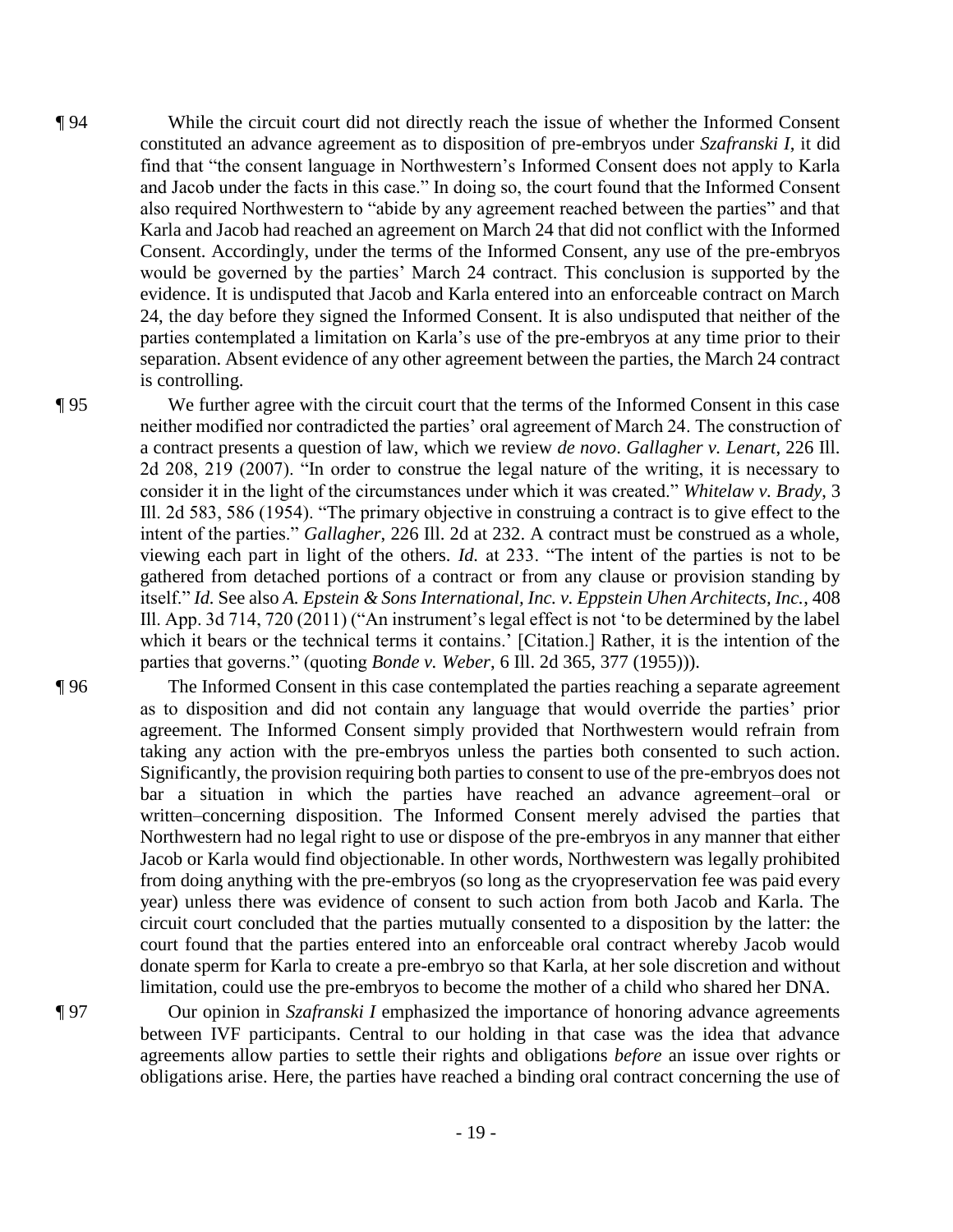pre-embryos that, unless modified or contradicted, remained in full force and effect. See *Schwinder v. Austin Bank of Chicago*, 348 Ill. App. 3d 461, 469 (2004) (noting that a "modified contract is regarded as creating a new single contract consisting of so many of the terms of the prior contract as the parties have not agreed to change, in addition to the new terms on which they have agreed"). We find no language in the Informed Consent that would override Jacob and Karla's prior oral contract wherein the parties consented to Karla using the pre-embryos at her discretion to have a biological child. Therefore, in accordance with *Szafranski I*, we hold that the March 24 oral agreement is controlling as to disposition.

¶ 98 We disagree with Jacob's argument that the language of the Informed Consent, and specifically the consent provision, sets forth the parties' intended disposition in the case of their separation and thus modifies their prior agreement. When viewed in the context of the entire Informed Consent, it is clear that the consent provision merely sets forth Northwestern's policy as to its patients. The Informed Consent initially advises patients that "it is important \*\*\* for *you* to decide what should be done with any of your cryopreserved embryos" in the event of separation. (Emphasis added.) It then contains the following *form language*: "Embryos are understood to be your property, with rights of survivorship. No use can be made of these embryos without the consent of both partners (if applicable)." Immediately thereafter, the Informed Consent identifies three events that would require a decision as to disposition: (1) divorce or dissolution of the marriage or partnership; (2) death or legal incapacitation of one partner; and (3) death or legal incapacitation of both partners. With respect to those situations, the Informed Consent provides what will happen to the pre-embryos. In the first situation, Northwestern will abide by the terms of a court decree or settlement agreement. In the second situation, the other partner becomes the sole decision-maker regarding the pre-embryos. Finally, in the third situation, the pre-embryos become the property of Northwestern. Significantly, the Informed Consent does not state what will happen to pre-embryos in the event an unmarried couple separates.

¶ 99 Jacob urges this court to construe the consent provision as an expression of the parties' intent that neither of them could use the pre-embryos without the other's consent in the event of separation. Under his proposed reading, the preprinted boilerplate inserted by Northwestern into the consent provision would govern the disposition of the pre-embryos such that Jacob could withhold his consent to Karla's use at any time. This interpretation would run directly contrary to the language giving Jacob and Karla–not Northwestern–the right to decide the fate of their pre-embryos. Contrary to Jacob's argument, the lack of any dispositional option in this provision is not evidence of an advance agreement to "reserve" his consent to the future use of the pre-embryos. Instead, it is evidence of the *absence* of any agreement in the Informed Consent regarding disposition upon the couple's separation.

¶ 100 Jacob's proposed reading of the consent provision also fails to consider that Northwestern has not specified what will happen in the event an unmarried couple separates. Northwestern specifically addressed how the couple's pre-embryos will be disposed of in three different situations–divorce, death of one partner, and death of both partners–but, significantly, it did not address how their pre-embryos would be treated in the event that they separated. This can mean only one thing: that neither the couple nor Northwestern, in executing the Informed Consent, considered what would happen to the pre-embryos in that event. There is no doubt that Northwestern was aware of the possibility that an unmarried couple might separate; it expressly stated in the Informed Consent that it was important for the couple to decide what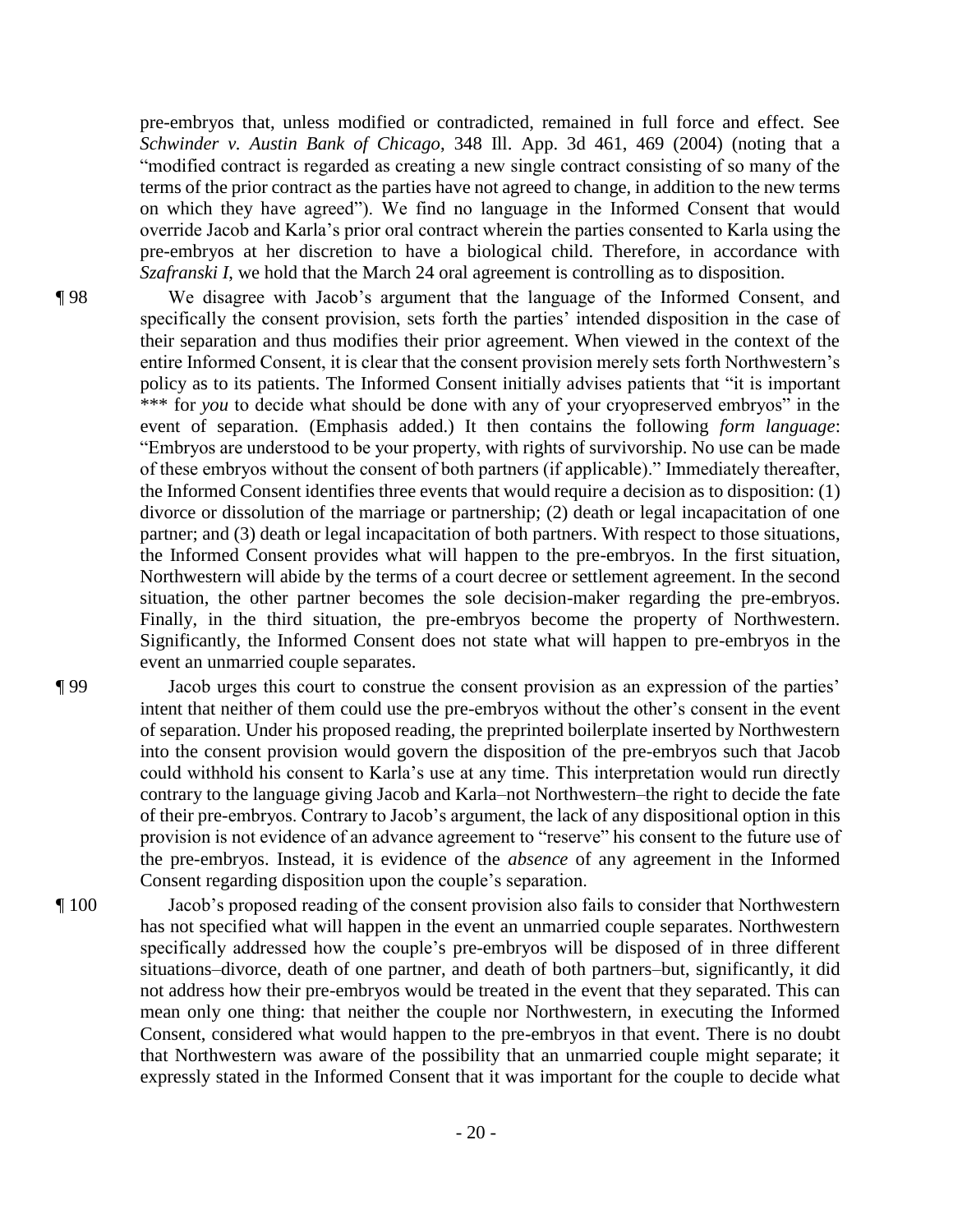would happen in that situation. It nonetheless remained silent as to what would happen to the couple's pre-embryos if they separated, choosing instead to address what would happen in other specific situations. Under the circumstances, we can only interpret this as a purposeful omission.

¶ 101 Finally, Jacob's interpretation of the consent provision is inconsistent with the language of the consent provision itself. The consent provision begins with a statement written in the passive voice: "Embryos are understood to be your property, with rights of survivorship." From the start, it is clear that the provision is phrased to state Northwestern's policy with respect to its patients; that is, Northwestern understands that the embryos are "your," *i.e.*, Jacob and Karla's, property. The consent provision serves as a mandate, not an option for election: "No use can be made of these embryos without the consent of both partners (if applicable)." If this provision was intended to be an expression of the parties' dispositional intent, it would contain language more reflective of a choice (for example, in the event of our separation, "we" elect that neither party can use the pre-embryos without the other party's express consent). In another provision of the Informed Consent the couple may elect a dispositional option from three choices in the event they both die or become legally incapacitated. There, the provision states, "I/we elect to: (please select and initial your choice)," and sets forth three dispositional options: thawing and discarding the embryos, donating the embryos for research, or donating the embryos to another couple. The disputed provision contains no such elective language or dispositional options. Given the language and context in which it appears, it cannot be fairly read as representative of the parties' specific intent concerning disposition of the pre-embryos in the event of separation.

¶ 102 We do not believe that the Informed Consent is ambiguous on the question of disposition in the event of the parties' separation–there is no set disposition. However, even assuming *arguendo* that the document is ambiguous, we find that the extrinsic evidence also supports our interpretation that the parties never intended to be bound to a particular disposition in signing the document. See *Cambridge Engineering, Inc. v. Mercury Partners 90 BI, Inc.*, 378 Ill. App. 3d 437, 450-51 (2007) (court found language in an employment agreement unambiguous, but noted that even if the language was ambiguous, parol evidence supported its interpretation). When the language of a contract is susceptible to more than one meaning, and thus ambiguous, a court may consider extrinsic evidence to ascertain the parties' intent. *Gallagher*, 226 Ill. 2d at 233. The intended meaning of ambiguous contract language may be derived from the circumstances surrounding the formation of a contract or from the conduct of the parties subsequent to its formation. *Village of Northbrook v. Village of Glenview*, 88 Ill. App. 3d 288, 293 (1980).

¶ 103 Here, the evidence suggested that the parties were told that they would both need to consent to any use of the pre-embryos because they were not married. Jacob, however, agreed that Dr. Kazer did not ask Karla or him what should happen to the pre-embryos in the event of their separation. He, in fact, agreed that Dr. Kazer encouraged them to consult with an attorney to resolve that particular issue. Dr. Kazer also confirmed that the Informed Consent does not necessarily document the parties' wishes with respect to disposition of the pre-embryos. He testified that it is "more appropriate" for a couple "to get legal counsel to document their specific desires about disposition, and *in particular, if they ultimately split up*." (Emphasis added.) Ultimately, neither the plain language of the Informed Consent nor the related extrinsic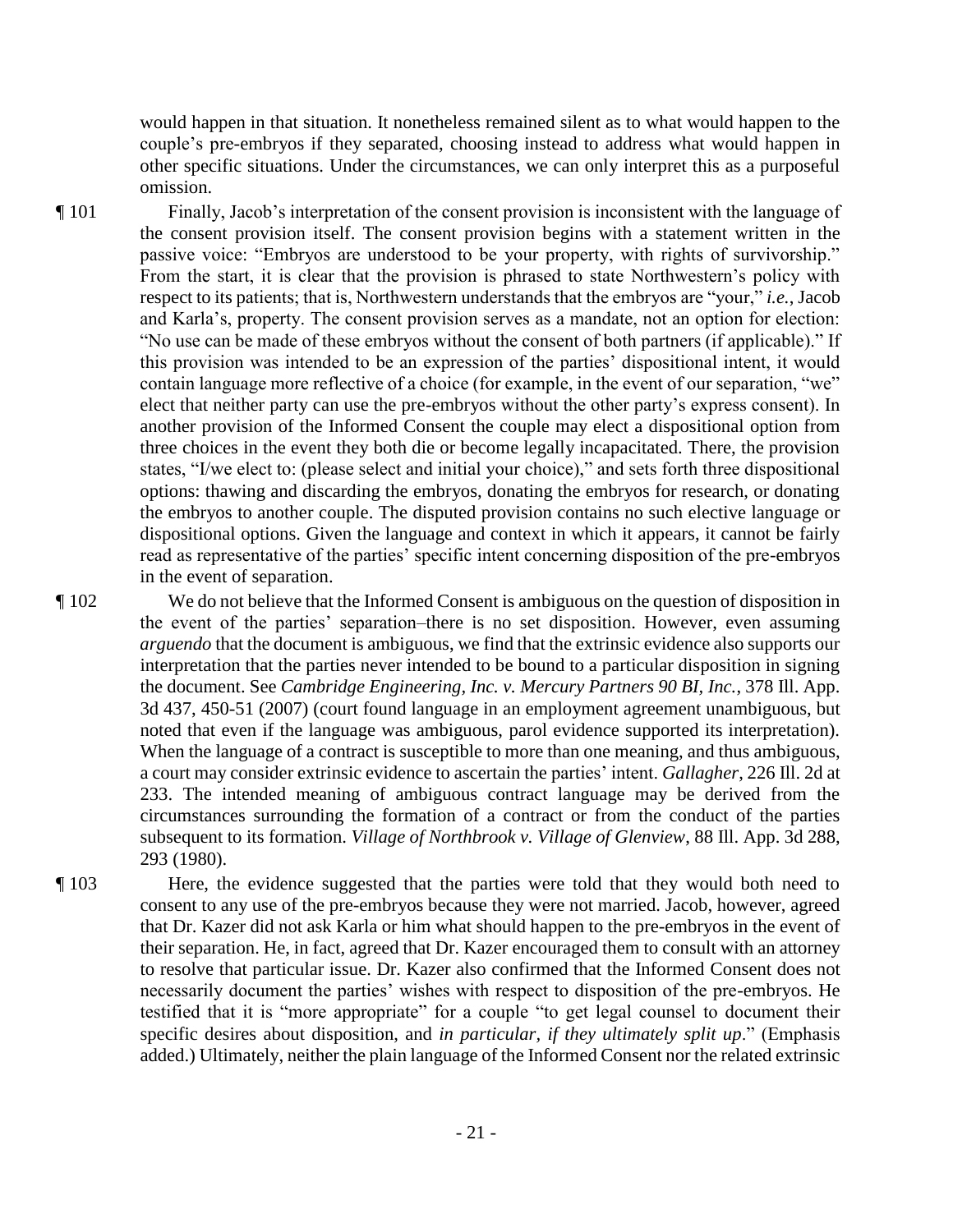evidence suggests that the parties agreed upon a particular disposition in the event of their separation.

- ¶ 104 To rule in Jacob's favor, this court would have to find that the March 25 Informed Consent constituted (1) a modification of the March 24 oral contract, or (2) evidence that Jacob never relinquished an implied right to veto Karla's use of the pre-embryos when he entered the oral contract. As discussed, these propositions are defeated by the language used in the Informed Consent and the evidence presented at trial showing that any limitation on Karla's use of the pre-embryos "never crossed [his] mind." We therefore agree with the circuit court that the Informed Consent neither contradicted nor modified the parties' March 24 oral contract.
- ¶ 105 We acknowledge that, in a number of cases from other jurisdictions, courts have found a couple's dispositional intent to have been expressed in an IVF-related agreement: *Kass v. Kass*, 696 N.E.2d 174 (N.Y. 1998); *In re Marriage of Dahl*, 194 P.3d 834 (Or. Ct. App. 2008); *Davis v. Davis*, 842 S.W.2d 588, 604 (Tenn. 1992); *Roman v. Roman*, 193 S.W.3d 40 (Tex. App. 2006); *In re Marriage of Litowitz*, 48 P.3d 261 (Wash. 2002). We note that, while it is not the case here, a medical informed consent could, under particular circumstances, represent an "advance agreement" that reflects a couple's intended disposition of the pre-embryos. See *Szafranski I*, 2013 IL App (1st) 122975, ¶ 40. As discussed below, however, we find these cases distinguishable.
- ¶ 106 In *Kass*, a case decided by the Court of Appeals of New York, a husband and wife who underwent IVF procedures signed four consent forms, one of which contained a section entitled " 'Disposition of Pre-Zygotes.' " *Kass*, 696 N.E.2d at 176. This section provided in pertinent part: " 'Our frozen pre-zygotes will not be released from storage for any purpose without the written consent of *both* of us \*\*\*. In the event of divorce, we understand that legal ownership of any stored pre-zygotes must be determined in a property settlement and will be released as directed by order of a court of competent jurisdiction.' " (Emphasis in original.) *Id.* The consent form allowed the couple to choose a preprinted option for disposition, and included a provision requiring the parties to specify its desired disposition " '[i]n the event that [they] no longer wish to initiate a pregnancy or are unable to make a decision regarding the disposition of our stored, frozen pre-zygotes.' " *Id.* The parties initialed the preprinted option to allow the " 'frozen pre-zygotes [to] be examined by the IVF Program for biological studies and be disposed of by the IVF Program for approved research investigation as determined by the IVF Program.' " *Id.* at 177.
- ¶ 107 Later, during divorce proceedings, the wife sought sole custody of the pre-zygotes so she could use them for implantation. *Id.* The husband objected and asked the court to enforce the informed consent according to its terms, *i.e.*, to donate the frozen pre-zygotes for IVF research. *Id.* The trial court awarded the wife custody of the pre-zygotes, but the appellate court later reversed, a plurality finding that the informed consent should control because it represented the couple's agreement regarding disposition under the circumstances. *Id.* The Court of Appeals of New York upheld the appellate court's ruling, finding that the parties had indicated their dispositional intent in their signed consents. *Id.* at 180. The court noted that "neither party disputes that [the consents] are an expression of their own intent regarding disposition of their pre-zygotes" and that neither "contest[ed] the legality of those agreements, or that they were freely and knowingly made." *Id.* Notably, the court also observed:

"The conclusion that emerges most strikingly from reviewing these consents as a whole is that appellant and respondent intended that disposition of the pre-zygotes was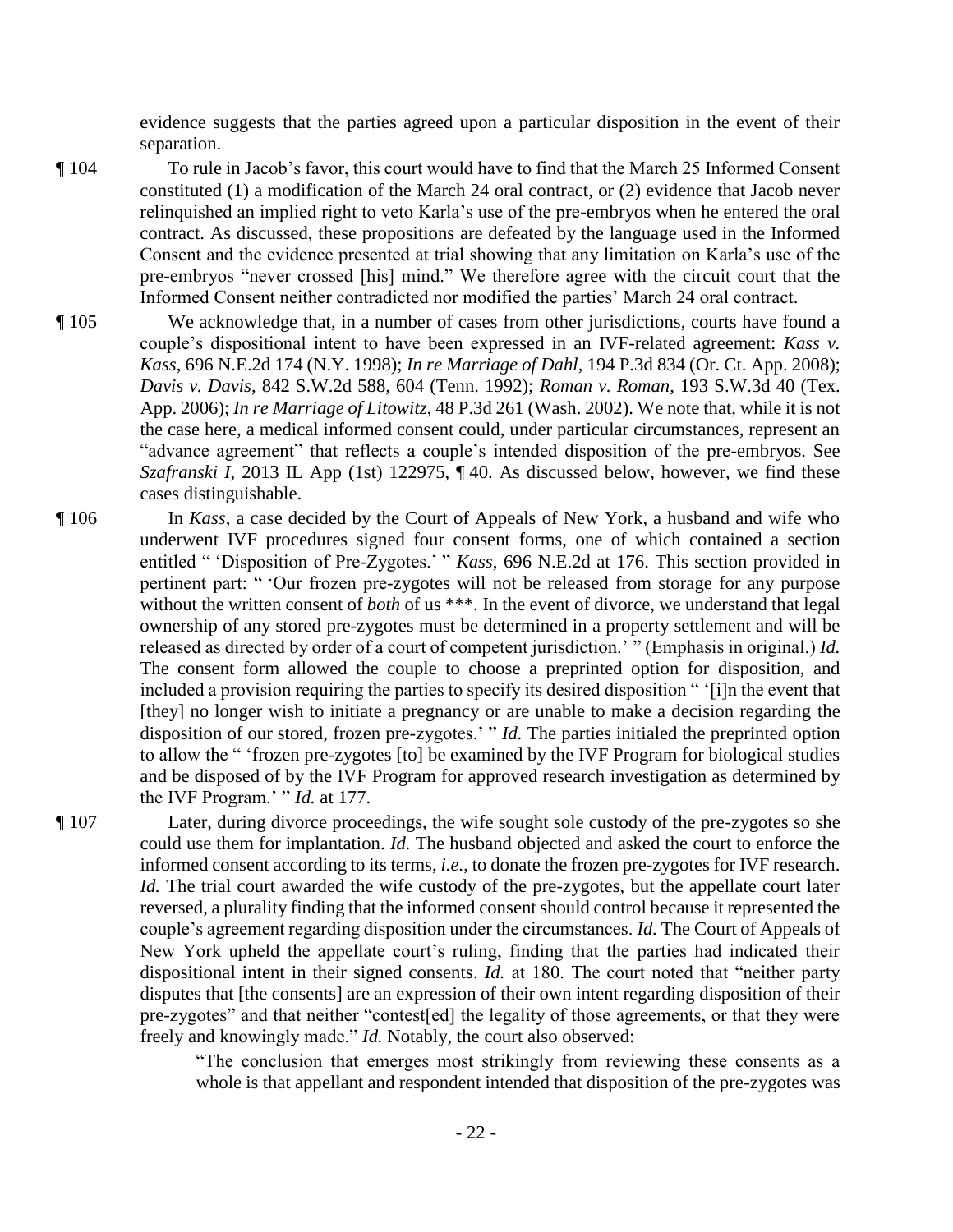to be their joint decision. \*\*\* Words of shared understanding–'we,' 'us' and 'our'–permeate the pages." *Id.* at 181.

¶ 108 The facts here are distinguishable. Unlike the informed consents that were at issue in *Kass*, the Informed Consent in this case provided no opportunity for Karla and Jacob to specify their choice on the disposition of the frozen pre-embryos in the event of their separation. Also, unlike the parties in *Kass*, Karla and Jacob dispute the legal effect of the Informed Consent and the impact, if any, that it had on their March 24 oral contract. We find *Kass* to be inapplicable.

- ¶ 109 In *Marriage of Dahl*, a case decided by the Court of Appeals of Oregon, a husband and wife reached an agreement on all matters in their marital dissolution action except for the disposition of six frozen pre-embryos created with the husband's sperm and the wife's eggs. *Marriage of Dahl*, 194 P.3d at 836. When undergoing IVF, the parties had signed an "Embryology Laboratory Specimen Storage Agreement" that set forth the terms for the storage of their pre-embryos. *Id.* The agreement allowed the couple to make their own choice regarding disposition, and provided that if the parties could not agree on a disposition, they would " 'designate the following [spouse] or other representative to have the sole and exclusive right to authorize and direct [the clinic] to transfer or dispose of the Embryos.' " Below this paragraph was a space provided which contained the wife's printed name and the initials of her and her husband, indicating their approval of the disposition provision. *Id.*
- ¶ 110 During the dissolution proceedings, the wife opposed donating the pre-embryos to another woman; the husband, on the other hand, wanted the pre-embryos donated to someone who was trying to conceive. *Id.* at 837. The trial court found that the terms of the storage agreement should control. *Id.* On appeal, the Court of Appeals of Oregon agreed that the storage agreement "evinced the parties' intent" that the wife would decide the disposition of the pre-embryos in the event the parties could not agree on a disposition. *Id.* at 841. The court pointed out the fact that "the parties [had been] given choices when they entered the agreement on possible disposition of the embryos." *Id.*
- ¶ 111 *Marriage of Dahl* ultimately bears more resemblance to *Kass* than to this case. The agreement in *Marriage of Dahl*, similar to the agreement in *Kass*, allowed the parties to affirmatively designate their dispositional intent in the event that there was a disagreement as to disposition. As we noted above in the context of our discussion of *Kass*, the Informed Consent in this case contains absolutely no place where the parties could have indicated a disposition in the event of their separation. This is important because Northwestern expressly states in the Informed Consent that it is *the parties* who should decide what is to happen to the pre-embryos in the event of their separation. We do not find *Marriage of Dahl* analogous to this case.
- ¶ 112 In *Roman*, a case before the Court of Appeals of Texas, a husband and wife, in the process of divorce, reached an agreement on the distribution of their marital property, except for who would get frozen embryos created with the husband's sperm and the wife's eggs. *Roman*, 193 S.W.3d at 43. The couple had executed a document prior to IVF entitled " 'Informed Consent for Cryopreservation of Embryos' " wherein they "*chose* to discard the embryos in case of divorce." (Emphasis added.) *Id.* at 42. A provision of the informed consent "allowed the parties to withdraw their consent to the disposition of the embryos." *Id.* On appeal, however, the parties did not dispute that they did not withdraw their consent to the disposition when they filed for divorce. *Id.* at 52.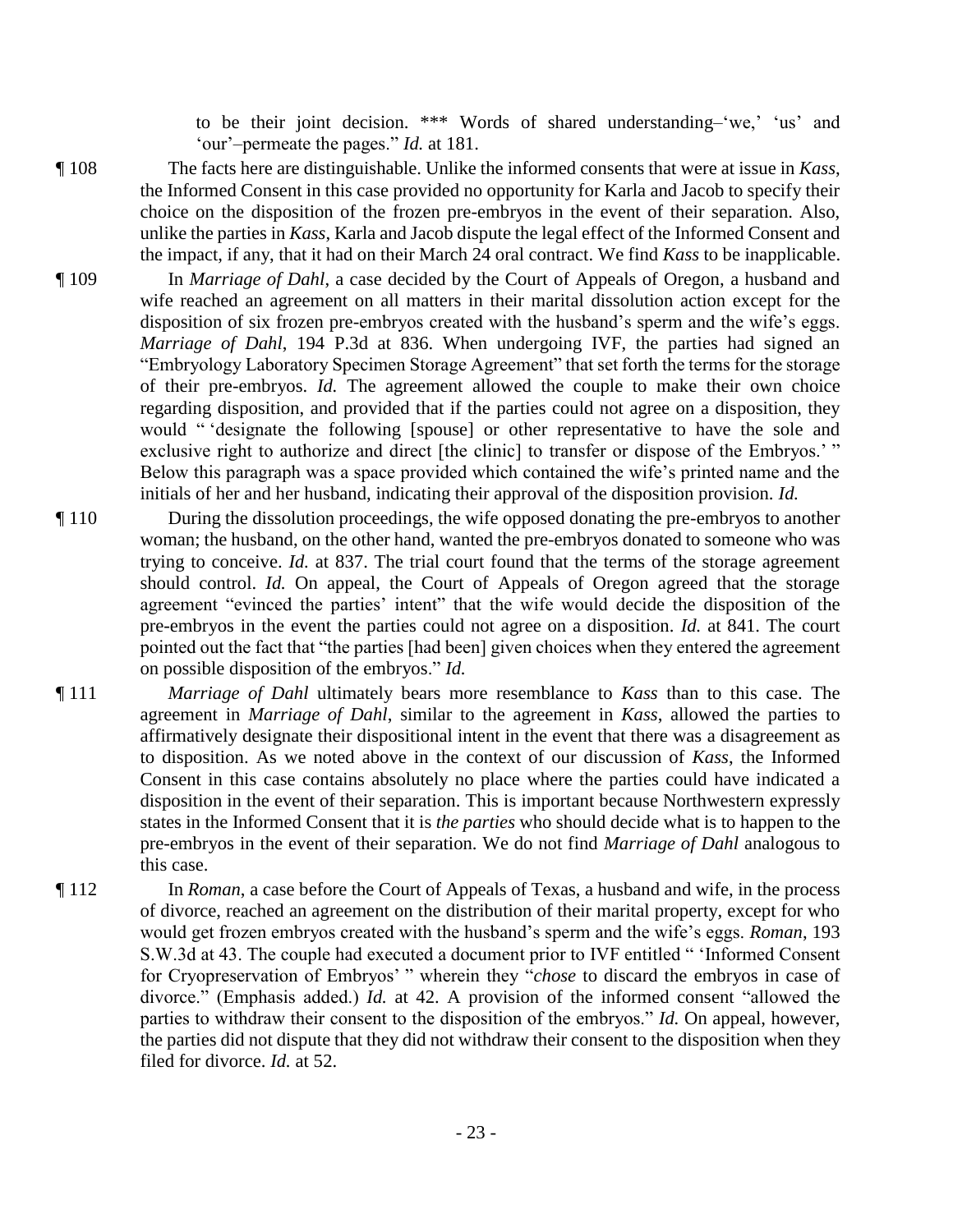- ¶ 113 At trial, the husband sought to enforce the informed consent, specifically the term that provided for disposal of the frozen pre-embryos in the case of divorce. *Id.* at 43. The wife, on the other hand, wanted the pre-embryos implanted so that she could have a biological child. *Id.* A doctor involved in the couple's IVF procedure testified during the proceedings that "the purpose of the cryopreservation form was to determine the parties' desires for the disposition of their embryos upon certain events such as divorce or death." *Id.* at 53. The trial court awarded the remaining three frozen pre-embryos to the wife as part of a "just and right" division of community property. *Id.* at 43. The Court of Appeals reversed, holding that the lower court should have enforced the informed consent provision requiring the frozen embryos to be discarded in the event of the parties' divorce. *Id.* at 54-55.
- ¶ 114 *Roman*, like the prior cases, is distinguishable in that the informed consent there allowed the *parties* to specify a disposition in the event of divorce. Furthermore, unlike here, the physician testified that the purpose of the informed consent was to establish the parties' dispositional intent in the event of divorce. Here, Dr. Kazer testified that the Informed Consent did not necessarily document the parties' wishes with respect to disposition of the pre-embryos and that it is "more appropriate" for a couple to have an attorney document their dispositional intent in the event that they split up. We find *Roman* distinguishable.
- ¶ 115 The final case where a court has found a couple's dispositional intent to have been expressed in an IVF-related agreement is *Litowitz*, a case decided by the Supreme Court of Washington. In *Litowitz*, a husband and wife disputed the proper disposition of pre-embryos created with the husband's sperm and a third-party donor's eggs. *Litowitz*, 48 P.3d at 262, 264. During dissolution proceedings, the husband indicated that he wanted the frozen pre-embryos put up for adoption; the wife, however, wanted to implant the pre-embryos in a surrogate and bring them to term. *Id.* at 264. At the time of IVF, the couple entered into a contract with the IVF facility, entitled "consent and authorization for preembryo cryopreservation," which provided in part "that any decision regarding the disposition of [the couple's] pre-embryos will be made by mutual consent. In the event [the couple is] unable to reach a mutual decision regarding the disposition of our pre-embryos, [the couple] must petition to a Court of competent jurisdiction for instructions concerning the appropriate disposition of [the couple's] pre-embryos." *Id.* at 263. The parties chose to have their pre-embryos thawed and not allowed to undergo further development in the event the pre-embryos had been cryopreserved for over five years. *Id.* at 263-64. They agreed that their choice would be " 'binding upon [them] until such time as it [was] changed, in writing, by [their] joint direction.' " *Id.* at 264.
- 

¶ 116 The trial court awarded the pre-embryos to the husband based on the " 'best interest of the child.' " *Id.* The Court of Appeals affirmed, finding that the contracts signed by the couple "did" not require [the husband] to continue with their family plan to have another child and that [the husband's] right not to procreate compelled the court to award the preembryos to him." *Id.* at 265. The Supreme Court of Washington ultimately concluded that it was "appropriate for the courts to determine disposition of the preembryos under the cryopreservation contract" given that the parties had "not reached a mutual decision regarding disposition." *Id.* at 268. The court then turned to the cryopreservation contract and noted that more than five years had passed since the cryopreservation contract was signed by the parties. *Id.* at 268-69. The court held that if the remaining pre-embryos still existed, "they would be a proper subject for consideration by the court under the cryopreservation contract"; however, if the pre-embryos had been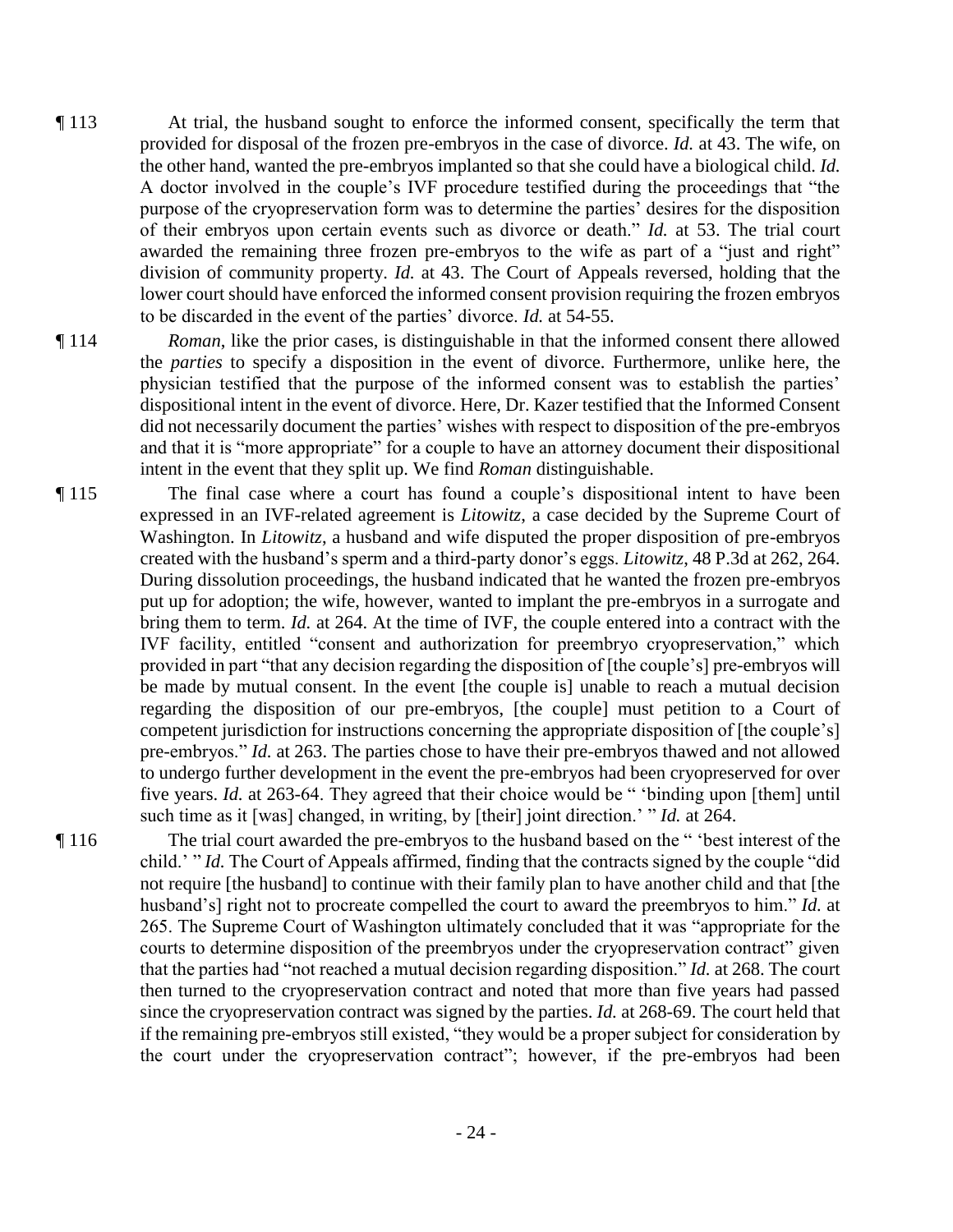destroyed, the issue would now be moot. *Id.* at 269. The court could not "reach that determination" in light of the limited record before it. *Id.* at 270.

- ¶ 117 We find the instant case distinguishable from the foregoing cases that we referenced in *Szafranski I*, all of which involved the court's enforcement of a specific, *chosen* disposition. *Litowitz* and the foregoing cases share one salient feature: they all involve married couples who signed forms allowing *them* to determine the disposition of their pre-embryos. Each of those cases are similar in that they all involved explicit language regarding the intended disposition of the pre-embryos in the event of a specific event. In other words, the consent forms in those decisions allowed the facilities to execute the pre-selected dispositional option without further consultation with the disputing parties.
- ¶ 118 Jacob would have us interpret the boilerplate language used by Northwestern as an expression of the parties' dispositional intent. It cannot be disputed, however, that the Informed Consent lacks any direction or expression of a "choice" concerning disposition of the pre-embryos in the event of the parties' separation. Rather than informing Northwestern of the parties' election of either donation, disposal, or transfer upon the couple's separation, the Informed Consent simply prevents Northwestern from disposing of the pre-embryos in *any*  manner without the parties' consent. The March 24 agreement is evidence of that consent.
- ¶ 119 Because we agree with the circuit court's finding that the Informed Consent neither contradicts nor modifies the March 24 oral agreement, we find no basis to reverse the circuit court's ruling that Karla is entitled to control and custody of the pre-embryos.

## ¶ 120 March 29, 2010 Draft Co-Parent Agreement

- ¶ 121 For purposes of preserving her arguments on appeal, Karla contends that the circuit court erred in failing to enforce the Co-Parent Agreement that Desai drafted for the parties on March 29, specifically, the provision granting Karla full custody and control of the pre-embryos. Jacob argues that the Co-Parent Agreement is unenforceable because he and Karla never discussed the draft document and neither party signed it. He further argues that the agreement is unenforceable under the statute of frauds since it cannot be performed within one year.
- ¶ 122 Because we find that the March 24 oral contract sets forth the parties' agreed upon disposition that Karla had the right to use the pre-embryos without Jacob's consent and that the Informed Consent did not contradict or modify this right, we need not determine the enforceability of the Co-Parent Agreement.

## ¶ 123 Balancing of the Interests

¶ 124 In *Szafranski I*, we held that if the parties did not have an advance agreement concerning the disposition of the pre-embryos, the circuit court must then weigh the parties' relative interests with respect to the pre-embryos. In reaching its judgment, the circuit court decided that while it did not need to address the parties' arguments under a balancing-of-the-interests approach, it would do so for the benefit of providing a complete record on appeal. The circuit court considered the evidence at trial and found that "Karla's desire to have a biological child, in the face of the impossibility of having one without using the embryos, outweighs Jacob's privacy concerns, which are now moot, and his speculative concern that he might not find love." We agree with the circuit court's conclusion that Karla is entitled to control of the pre-embryos under this test.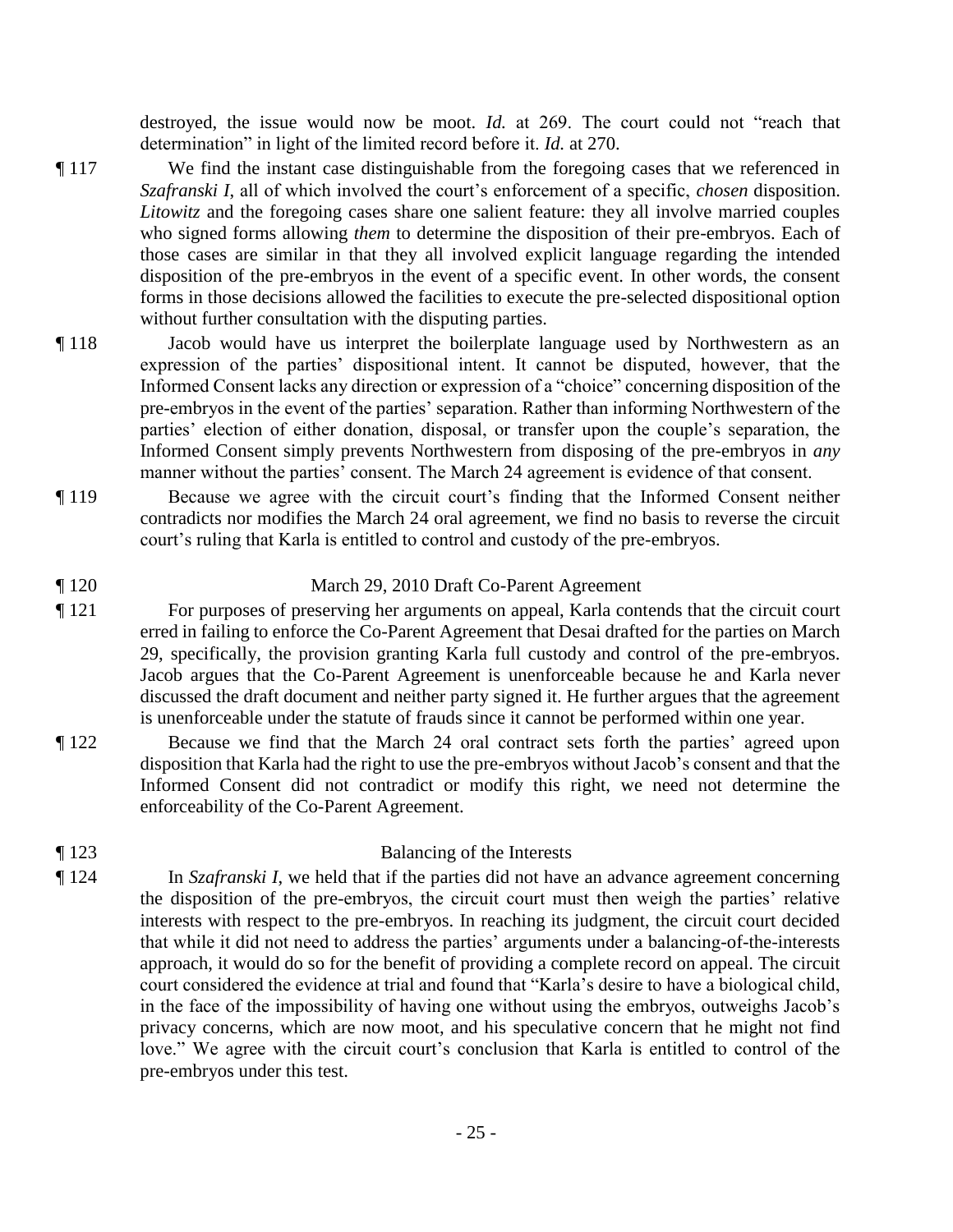- ¶ 125 Although Jacob requests that we review the circuit court's ruling on that issue under a *de novo* standard of review, we decline to do so. Questions of law are reviewed *de novo* while factual issues are reviewed under a manifest weight of the evidence standard. *Samour, Inc. v. Board of Election Commissioners*, 224 Ill. 2d 530, 542 (2007). Here, the evidence considered by the circuit court in balancing the parties' interests was entirely factual in nature; the court conducted a fact-intensive inquiry into each party's interest in using or preventing the use of the pre-embryos. Therefore, we will reverse only if the judgment is against the manifest weight of the evidence. *Goldenberg*, 219 Ill. App. 3d at 679.
- ¶ 126 In reviewing the interests of the parties, we observe that many of Jacob's cited concerns were risks that both parties faced and knowingly accepted in agreeing to undergo IVF. Jacob testified that he does not want Karla to use the pre-embryos primarily because of the impact it would have on his other relationships. He testified that he has lost a love interest–undoubtedly referring to Ashley–because of the situation with Karla; that "a lot of people" think of him differently now; and that he is worried that no one will want to have a relationship with him knowing that he has fathered a child with Karla through IVF. Jacob feels as if he is being forced to have a child; he testified that he does not "want to be a father like this" and contends that he should not be forced to procreate with a woman whom he does not love.
- ¶ 127 Karla, on the other hand, cannot have a biological child without using the pre-embryos. She suffered ovarian failure as a result of her chemotherapy treatment and cannot have a biological child without using the pre-embryos. Karla testified that she was "devastated" upon learning that she would lose her fertility and thought about how she wants to have a child "with part of" her father, who passed away when she was five years old. She maintains that she does not expect Jacob to support any child born from the pre-embryos. Before and throughout the IVF process, Karla relied on Jacob's willingness to help her have a child. Following the retrieval, she relied on Jacob's assent to fertilize all of her remaining eggs with his sperm, thereby foregoing the possibility of using an anonymous sperm donor.
- ¶ 128 Having considered the testimony presented and the evidence under seal, we cannot say the circuit court's ruling, that Karla's interest in using the pre-embryos outweighs any interest Jacob has in preventing their use, was against the manifest weight of the evidence. At the heart of the evidence is an irrefutable fact: the sole purpose for using Jacob's sperm to fertilize Karla's last viable eggs was to preserve her ability to have a biological child in the future at some point after her chemotherapy treatment ended. The parties both recognized this when they agreed to create the pre-embryos together.
- ¶ 129 We concur in the circuit court's ruling that Karla's interest in using the pre-embryos is paramount given her inability to have a biological child by any other means. See *Reber v. Reiss*, 42 A.3d 1131, 1142 (Pa. Super. Ct. 2012) (balancing of the interests favored wife where the pre-embryos were her only opportunity to have a biological child); see also *Davis v. Davis*, 842 S.W.2d 588, 604 (Tenn. 1992) (noting that the balance of interests would be more likely to favor wife "if she could not achieve parenthood by any other reasonable means"). Although Karla has other options for becoming a parent, there is no evidence that she could have a biological child other than by using the pre-embryos. We decline to make a judicial determination that alternative methods of parenthood offer Karla an acceptable substitute to biological parenthood.
- ¶ 130 We also find no reason to disturb the circuit court's determination that Jacob's concern about not finding love in the future is "speculative." Moreover, his privacy concern is largely
	- 26 -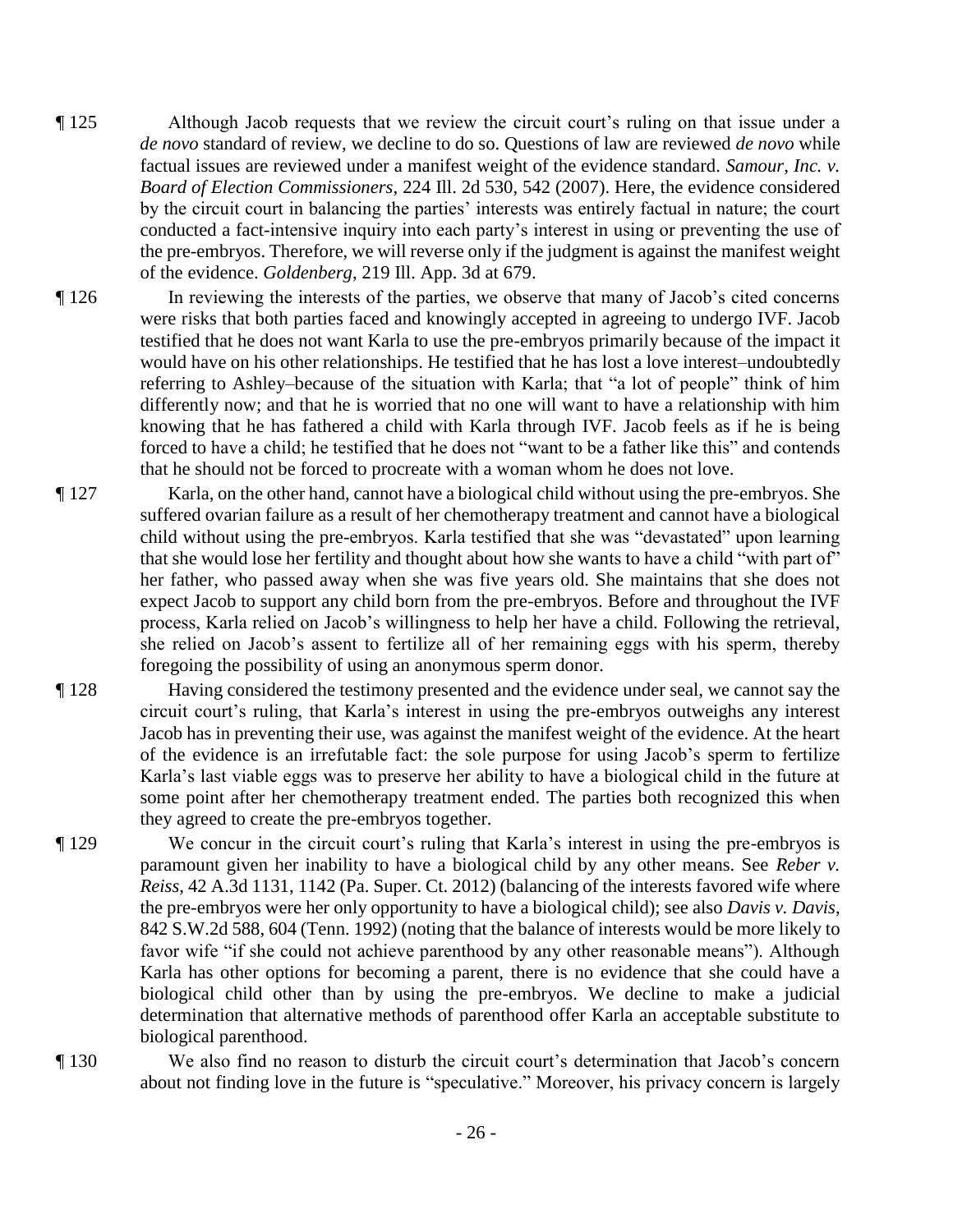moot now as a result of the very public nature of this case. The record lacks evidence from which a trier of fact may reasonably infer that Jacob's act–agreeing to help a friend threatened with infertility save her last chance to have a biological child–would be considered irreconcilable or repugnant by all future romantic prospects. It seems that Jacob's regrets about his role in creating the pre-embryos developed roots at the same time that some of his friends and family members voiced their disapproval. This was evident from Jacob's and Ashley's testimony, which revealed the strain on their relationship that resulted from Karla's desire to use the pre-embryos. In his effort to save this relationship, he had to conceal his subsequent attempts to resolve the dispute. We do not discount this evidence in any way. However, without diminishing Jacob's valid concern that some may hold him in a negative light for agreeing to donate his sperm to a woman he never intended to marry and with whom he had no future, we will not give weight to the judgments of those who have no direct interest in this controversy.

¶ 131 Our opinion should not be read to minimize Jacob's concerns about becoming the biological father of a child born under these circumstances. We recognize the far-reaching consequences of the decision that Jacob made, in a short amount of time and under exigent circumstances, when he agreed to assist Karla in her IVF procedure. Jacob's lack of hesitation in agreeing to help her create the pre-embryos was noteworthy and uncommonly selfless, so much so that Karla herself stated, even after the dispute arose, that she believed Jacob to be "this angel that was put in [her] life to help [her] through this." Jacob's interests in not using the pre-embryos and keeping them frozen, indefinitely, are valid and not insubstantial. Under the unique circumstances in this case, however, Karla's interests in using the pre-embryos to have a biologically related child–given her ovarian failure and inability to create any more pre-embryos with her own eggs, prevail over Jacob's interests in not using them.

¶ 132 Finally, we must acknowledge the remaining elephant in the room–Jacob's concern that he could be financially responsible for any child resulting from the pre-embryos. This issue has not been squarely presented for our disposition, and because we cannot render an advisory opinion, we make no findings on the matter. We note only that this decision should not be construed as a ruling on Jacob's legal status under any applicable parentage or child support statutes. We see no basis in the record why Jacob would be precluded from seeking a legal declaration of his parental status. See 750 ILCS 40/3(b) (West 2012) ("The donor of semen provided to a licensed physician for use in artificial insemination of a woman other than the donor's wife shall be treated in law as if he were not the natural father of a child thereby conceived.")

## ¶ 133 Jacob's Constitutional Claims

¶ 134 Jacob has renewed his arguments from the previous appeal so as to preserve them for further review. This includes his argument that he has a right not to be a parent under both the United States and Illinois Constitutions. To recall, Jacob maintains that "[t]he placement of the pre-embryo inside the woman's body is equivalent to the act of intercourse." He argues that while "IVF and pre-embryo cryopreservation are scientific and technological marvels<sup>[1]</sup> \*\*\* their splendor should not bedazzle the courts into overlooking th[is] basic equivalence." We find no reason to depart from the holding in our prior decision or to question the reasoning contained therein. We thus reaffirm our prior ruling that there is "no constitutional obstacle to honoring an agreement regarding the disposition of pre-embryos, and where there has been no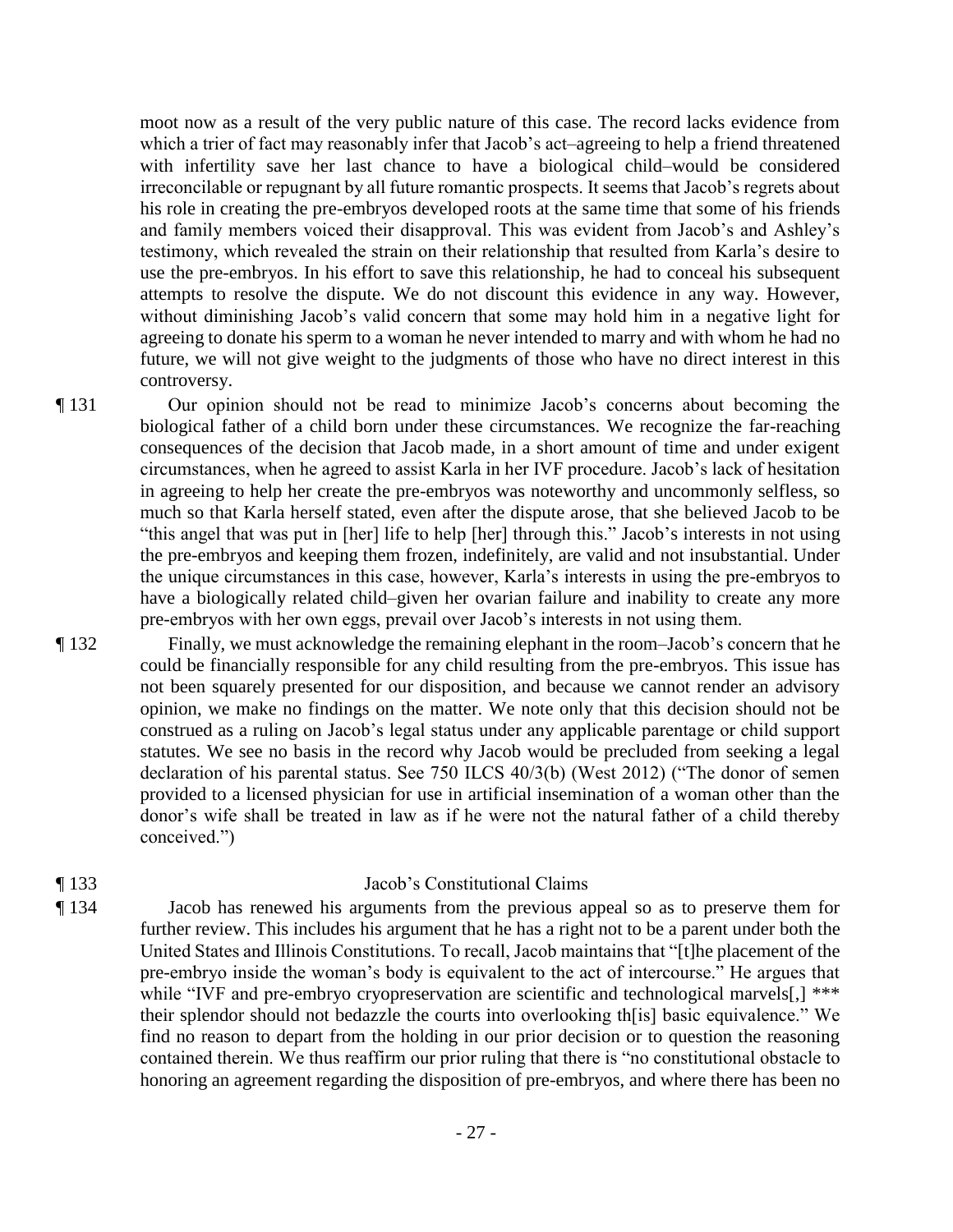advance agreement regarding the disposition of pre-embryos, then to balance the parties' interests in the event of a dispute." *Szafranski I*, 2013 IL App (1st) 122975, ¶ 44.

# ¶ 135 Promissory Estoppel

- ¶ 136 As a final matter, Karla has argued that, whether there was a contract or not, Jacob should be estopped from preventing her use of the pre-embryos. She argues that this court did not previously rule on whether promissory estoppel could be applied in the absence of an enforceable contract between the parties and that "there is nothing preventing [her] from relying upon this theory." In *Szafranski I*, we adopted a hybrid contract approach for resolving disputes over the disposition of pre-embryos. Under this approach, " '[a]greements between progenitors, or gamete donors, regarding disposition of their pre-zygotes should generally be presumed valid and binding, and enforced in any dispute between them.' " *Id.* ¶ 40 (quoting *Kass v. Kass*, 696 N.E.2d 174, 180 (N.Y. 1998)).
- ¶ 137 Our adherence to the contract approach necessarily precludes us from reaching the merits of a promissory estoppel claim. That is not to suggest, however, that factual considerations relevant to promissory estoppel may not be considered by a court in a dispute over the disposition of pre-embryos. To the contrary, we believe that where there has been no advance agreement between the parties, such considerations may be weighed by the court in determining the parties' respective interests in using or not using the pre-embryos. See *id.* ¶ 42. We merely decline to expand our previous ruling to resolve the present dispute under a theory of promissory estoppel based on the facts and circumstances in this case.
- ¶ 138 CONCLUSION
- ¶ 139 For the reasons stated, we affirm the order of the circuit court of Cook County granting defendant, Karla Dunston, sole custody and control of the disputed pre-embryos.
- ¶ 140 Affirmed.

¶ 141 JUSTICE HARRIS, dissenting.

- ¶ 142 The majority's ruling affirms the trial court's determination that Karla and Jacob had an enforceable oral agreement, formed on March 24, 2010, to allow Karla to use the pre-embryos without qualification. The manifest weight of the evidence is contrary, therefore I do not agree that the parties entered into such an oral agreement and I respectfully dissent.
- ¶ 143 "The principles of contract state that in order for a valid contract to be formed, an 'offer must be so definite as to its material terms or require such definite terms in the acceptance that the promises and performances to be rendered by each party are reasonably certain.' " *Academy Chicago Publishers v. Cheever*, 144 Ill. 2d 24, 29 (1991) (quoting 1 Samuel Williston, A Treatise on the Law of Contracts §§ 38 to 48 (3d ed. 1957), and 1 Arthur Linton Corbin, Corbin on Contracts §§ 95 to 100 (1963)). Therefore, one element "essential to the formation of a contract is a manifestation of agreement or mutual assent by the parties" to its material terms. *Trittipo v. O'Brien*, 204 Ill. App. 3d 662, 672 (1990). It follows that the failure of the parties to agree upon a material term indicates a lack of mutual assent and requires a finding here that no enforceable oral contract exists between the parties allowing Karla the exclusive use of the pre-embryos without qualification.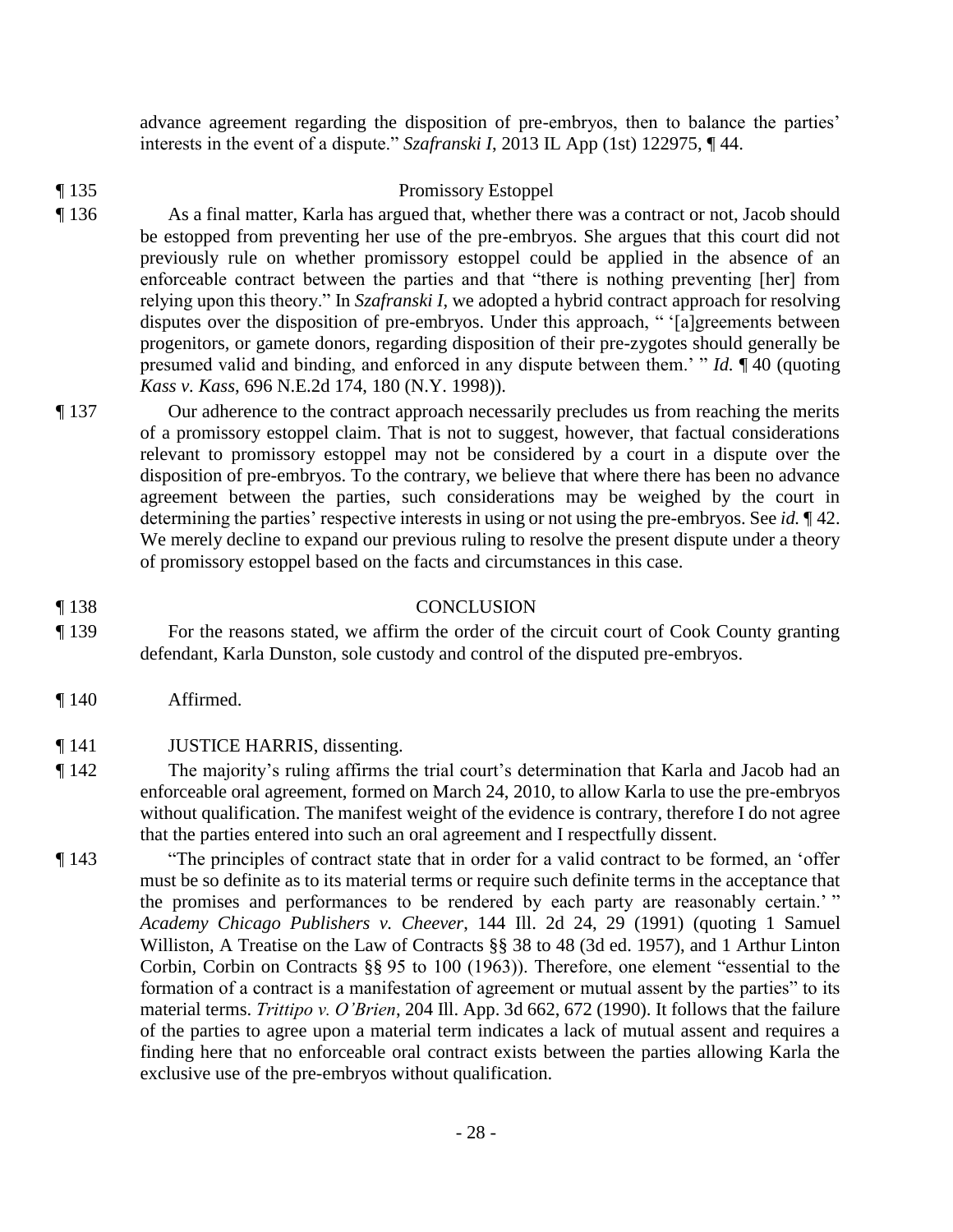- ¶ 144 When parties agree to the process of *in vitro* fertilization, one material consideration is the disposition of the frozen pre-embryos in the event the parties are no longer together. As we discussed in our opinion in *Szafranski v. Dunston*, 2013 IL App (1st) 122975, ¶ 41 (*Szafranski I*), the nature of the *in vitro* fertilization process requires "serious discussions between the parties prior to participating in *in vitro* fertilization regarding their desires, intentions, and concerns." Accordingly, the American Medical Association (AMA) has advised that the parties should be in agreement regarding " 'the disposition of frozen pre-embryos in the event of divorce or other changes in circumstances. Advance agreements can help ensure that the gamete providers undergo IVF and pre-embryo freezing after a full contemplation of the consequences \*\*\*.' AMA Code of Medical Ethics Op. 2.141 (June 1994)." *Id*. In so stating, the AMA views the subject of pre-embryo disposition not only as significant to the *in vitro* fertilization process, but also as a separate concern the parties need to address.
- ¶ 145 Karla and Jacob testified that on March 24, 2010, they had a conversation wherein Karla made known her desire to have biological children and Jacob agreed to provide sperm for the *in vitro* fertilization procedure. They also agreed that they never discussed the disposition of the frozen pre-embryos if their relationship were to end. The parties agreed that they made the determination to proceed with the *in vitro* fertilization without much serious discussion of their desires, intentions, or concerns. Notwithstanding, the majority on appeal affirms the trial court's finding that on March 24, 2010, the parties agreed to allow Karla use of the pre-embryos without qualification.
- ¶ 146 Karla argues that since Jacob never placed limitations on her use of the pre-embryos, it was her understanding that he agreed to let her use them to have a biological child, without qualification. Jacob, however, argues that his silence on the subject of disposition merely reflected the fact that they never brought up or discussed the issue, and he testified that the subject did not even cross his mind at the time. All the testimonial evidence shows that on March 24, there was no meeting of the minds regarding the disposition of the frozen pre-embryos if the relationship were to end. See *Trittipo*, 204 Ill. App. 3d at 672 ("[w]hen it appears that the language used or the terms proposed are understood differently by the parties, there is no meeting of the minds and no contract exists between the parties"). The trial court's finding that an enforceable contract on the disposition of the pre-embryos existed between Karla and Jacob, stemming from their March 24 conversation, is against the manifest weight of the evidence.
- ¶ 147 The trial court and the majority on appeal find persuasive Karla's contention that by agreeing to donate his sperm to create embryos so that she may have biological children, Jacob agreed to Karla's unconditional use of the embryos for that purpose in the future. However, as discussed above, the question of disposition of the frozen pre-embryos is a material and distinct one from the decision to undergo *in vitro* fertilization. Since there is no evidence that Karla and Jacob agreed on that essential term when they agreed to utilize the procedure on March 24, there can be no enforceable contract regarding the disposition of the frozen pre-embryos.
- ¶ 148 The trial court and the majority on appeal also found that Karla prevails when applying the balancing of interests approach. However, this approach is not applicable here. We held in *Szafranski I* that courts are to apply the contractual approach to resolve disputes over the disposition of pre-embryos, and in the event the parties did not have an advance agreement regarding disposition, courts should apply the balancing interests approach. *Szafranski I*, 2013